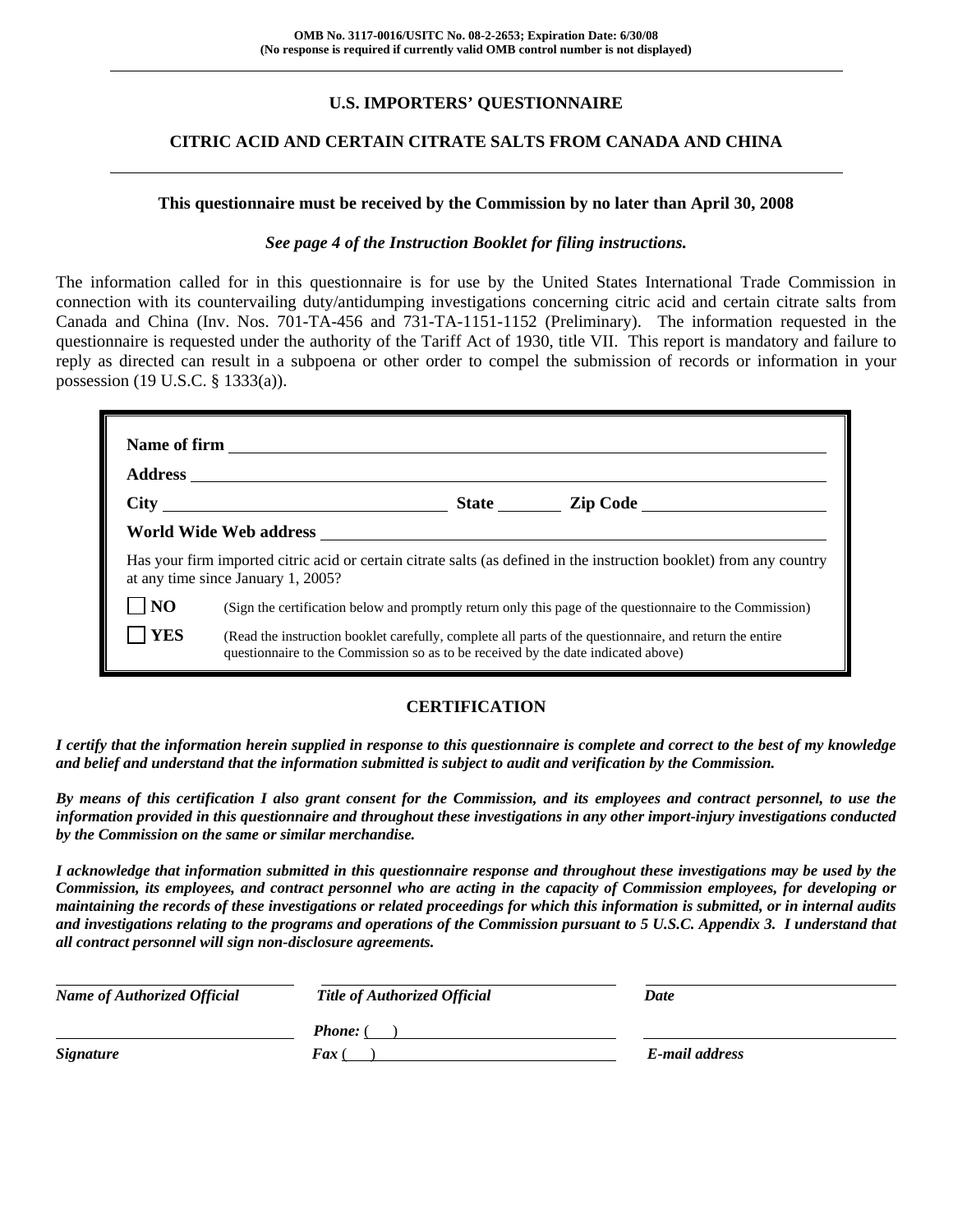#### **PART I.—GENERAL INFORMATION**

The questions in this questionnaire have been reviewed with market participants to ensure that issues of concern are adequately addressed and that data requests are sufficient, meaningful, and as limited as possible. Public reporting burden for this questionnaire is estimated to average 40 hours per response, including the time for reviewing instructions, searching existing data sources, gathering the data needed, and completing and reviewing the questionnaire. Send comments regarding the accuracy of this burden estimate or any other aspect of this collection of information, including suggestions for reducing the burden, to the Office of Investigations, U.S. International Trade Commission, 500 E Street, SW, Washington, DC 20436.

I-1a. Please report below the actual number of hours required and the cost to your firm of preparing the reply to this questionnaire and completing the form.

hours dollars

- I-1b. We are interested in any comments you may have for improving this questionnaire in general or the clarity of specific questions. Please attach such comments to your response or send them to the above address.
- I-2. Provide the name and address of establishment(s) covered by this questionnaire (see page 3 of the instruction booklet for reporting guidelines). If your firm is publicly traded, please specify the stock exchange and trading symbol.

|           | Is your firm owned, in whole or in part, by any other firm? |                        |
|-----------|-------------------------------------------------------------|------------------------|
| $\neg$ No | $\Box$ Yes--List the following information                  |                        |
| Firm name | Address                                                     | Extent of<br>ownership |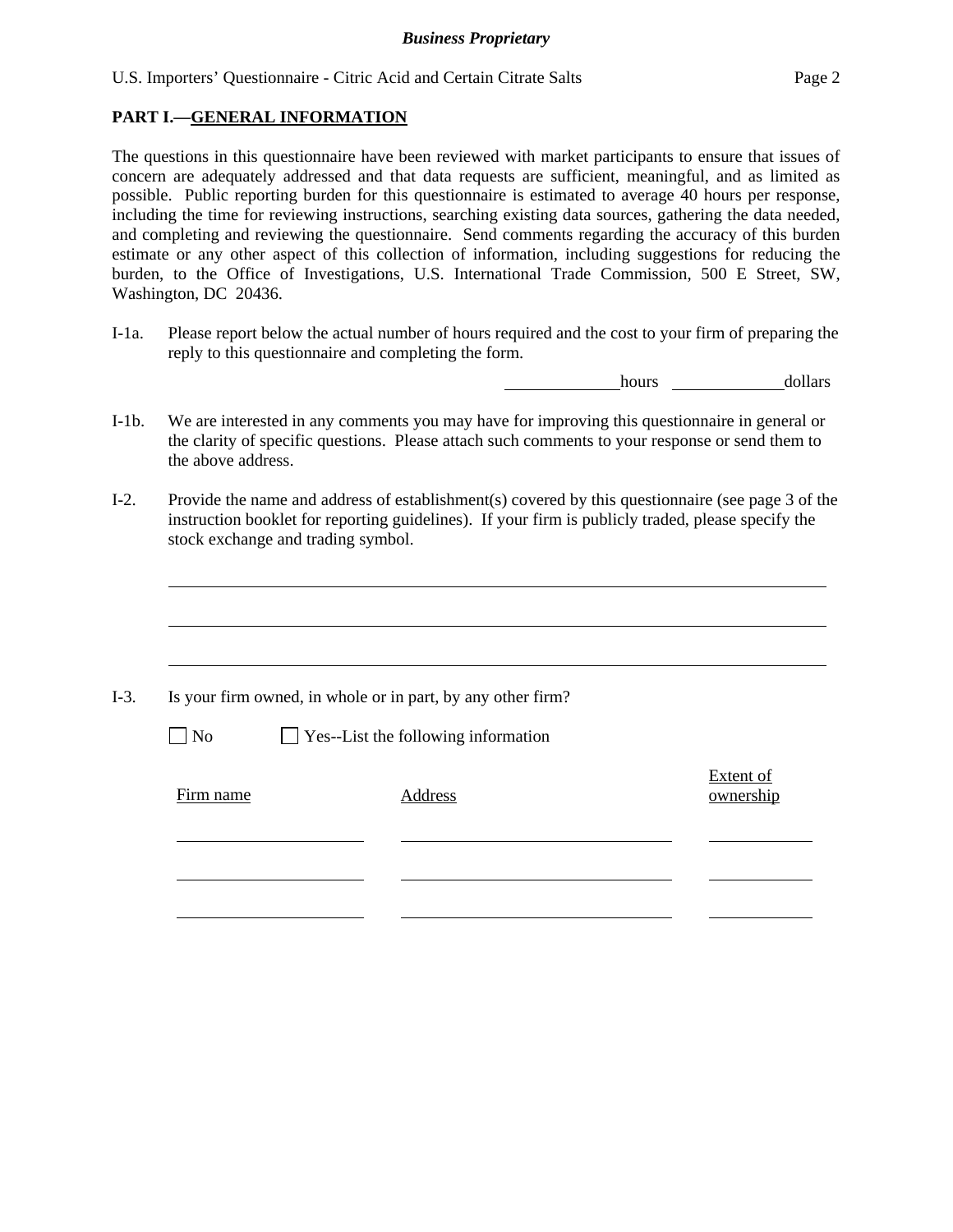#### **PART I.--GENERAL INFORMATION***--Continued*

I-4. Does your firm have any related firms, either domestic or foreign, which are engaged in importing citric acid or certain citrate salts from Canada or China into the United States or which are engaged in exporting citric acid or certain citrate salts from Canada or China to the United States?

| $\Box$ No | $\Box$ Yes--List the following information |             |
|-----------|--------------------------------------------|-------------|
| Firm name | Address                                    | Affiliation |
|           |                                            |             |
|           |                                            |             |
|           |                                            |             |
|           |                                            |             |

I-5. Does your firm have any related firms, either domestic or foreign, which are engaged in the production of citric acid or certain citrate salts?

| Firm name | <b>Address</b> | Affiliation |
|-----------|----------------|-------------|
|           |                |             |
|           |                |             |
|           |                |             |
|           |                |             |

I-6. Please indicate the nature of your firm's importing operations on citric acid or certain citrate salts. More than one answer may be applicable.

| Consignee of the imported products $(s)$ | Customs broker or freight forwarder. |
|------------------------------------------|--------------------------------------|
|------------------------------------------|--------------------------------------|

I-7. If your firm is an importer of record of citric acid or certain citrate salts but is not the consignee, please list the consignees below (firm name, address, telephone number, and individual to contact).

| Firm name | Address | Contact person and phone<br>number |
|-----------|---------|------------------------------------|
|           |         |                                    |
|           |         |                                    |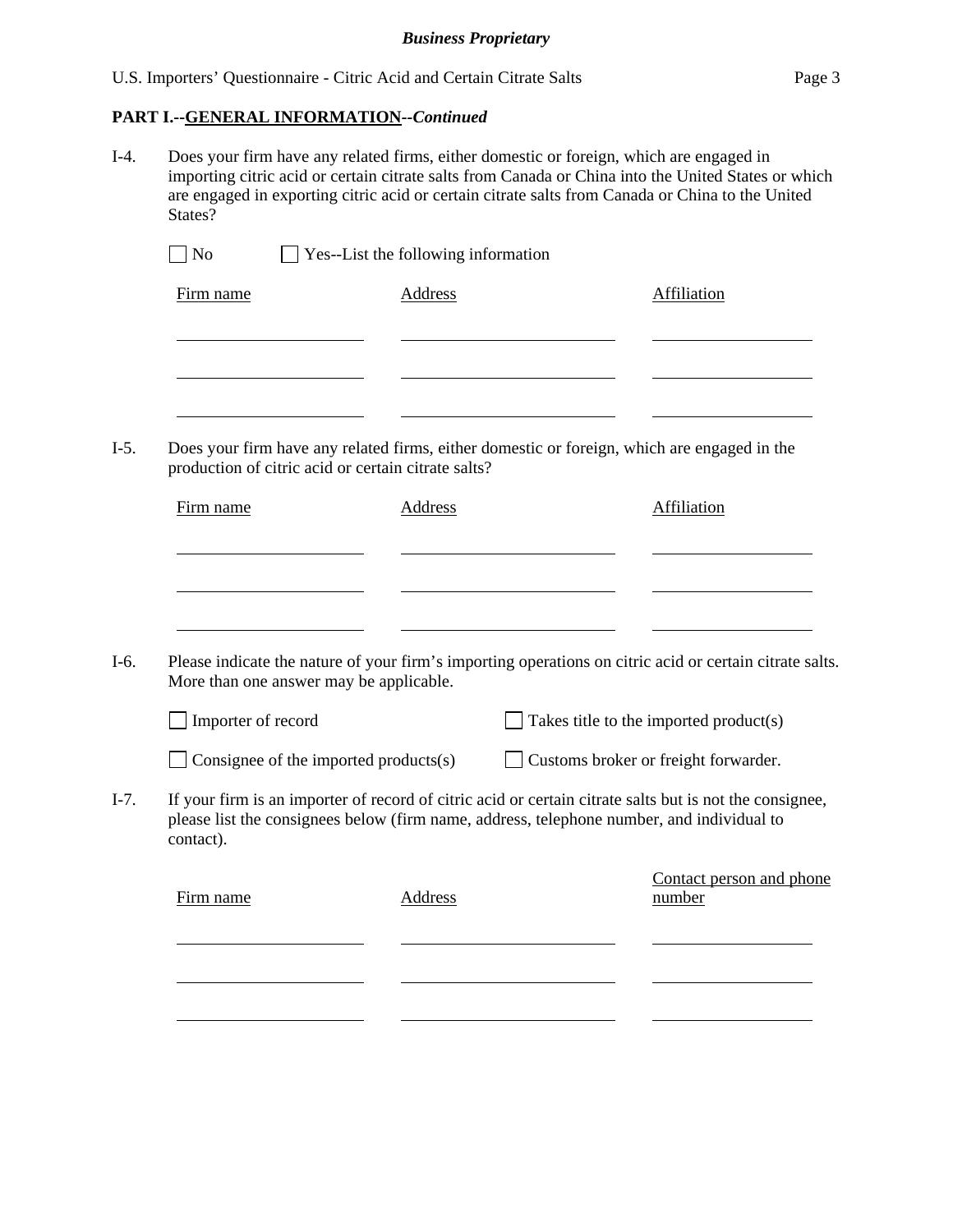U.S. Importers' Questionnaire - Citric Acid and Certain Citrate Salts Page 4

## **PART I.--GENERAL INFORMATION***--Continued*

I-8. Please indicate whether your firm enters citric acid or certain citrate salts into, or withdraws such merchandise from, foreign trade zones or bonded warehouses.

|         | Foreign trade zones |     | N <sub>0</sub>                              | Yes                                                                                                                                                                                |
|---------|---------------------|-----|---------------------------------------------|------------------------------------------------------------------------------------------------------------------------------------------------------------------------------------|
|         | Bonded warehouses   |     | N <sub>0</sub>                              | Yes                                                                                                                                                                                |
| I-9.    |                     |     | (temporary importation under bond) program. | Please indicate whether your firm imports citric acid or certain citrate salts under the TIB                                                                                       |
|         | N <sub>o</sub>      | Yes |                                             |                                                                                                                                                                                    |
| $I-10.$ |                     |     |                                             | To your knowledge, have the products subject to these investigations been the subject of any<br>other import relief investigations in the United States or in any other countries? |
|         | N <sub>0</sub>      |     | Yes-Please specify.                         |                                                                                                                                                                                    |
|         |                     |     |                                             |                                                                                                                                                                                    |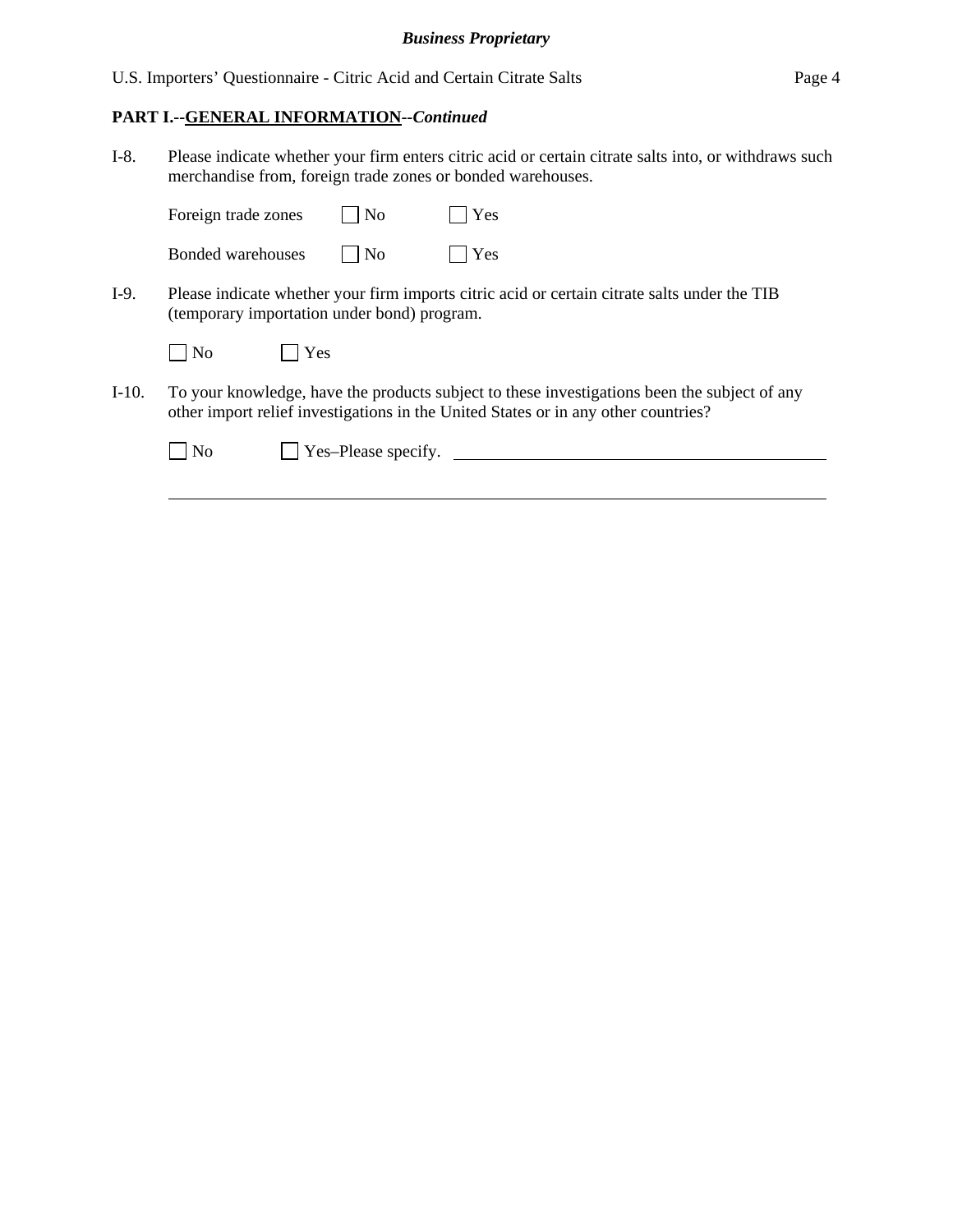### **PART II.--TRADE AND RELATED INFORMATION**

 $\overline{a}$ 

 $\overline{a}$ 

Further information on this part of the questionnaire can be obtained from Chris Cassise (202-708-5408), chris.cassise@usitc.gov). Supply all data requested on a calendar-year basis.

II-1. Who should be contacted regarding the requested trade and related information?

| Company contact: |                                                                                                                                                                                                                                                                                                                                                           |                |  |
|------------------|-----------------------------------------------------------------------------------------------------------------------------------------------------------------------------------------------------------------------------------------------------------------------------------------------------------------------------------------------------------|----------------|--|
|                  | Name and title                                                                                                                                                                                                                                                                                                                                            |                |  |
|                  |                                                                                                                                                                                                                                                                                                                                                           |                |  |
|                  | Phone number                                                                                                                                                                                                                                                                                                                                              | E-mail address |  |
|                  | Has your firm experienced any plant openings, relocations, expansions, acquisitions,<br>consolidations, closures, or prolonged shutdowns because of strikes or equipment failure; or any<br>other change in the character of your operations or organization relating to the production of citric<br>acid or certain citrate salts since January 1, 2005? |                |  |
| <b>No</b>        | Yes--Supply details as to the time, nature, and significance of such changes.                                                                                                                                                                                                                                                                             |                |  |
|                  |                                                                                                                                                                                                                                                                                                                                                           |                |  |
|                  |                                                                                                                                                                                                                                                                                                                                                           |                |  |
|                  |                                                                                                                                                                                                                                                                                                                                                           |                |  |
|                  |                                                                                                                                                                                                                                                                                                                                                           |                |  |
|                  | Has your firm imported or arranged for the importation of citric acid or certain citrate salts from<br>Canada or China for delivery after March 31, 2008?                                                                                                                                                                                                 |                |  |
| N <sub>o</sub>   | Yes-Indicate when such orders are to be delivered and the quantities<br>involved.                                                                                                                                                                                                                                                                         |                |  |
|                  |                                                                                                                                                                                                                                                                                                                                                           |                |  |
|                  |                                                                                                                                                                                                                                                                                                                                                           |                |  |
|                  |                                                                                                                                                                                                                                                                                                                                                           |                |  |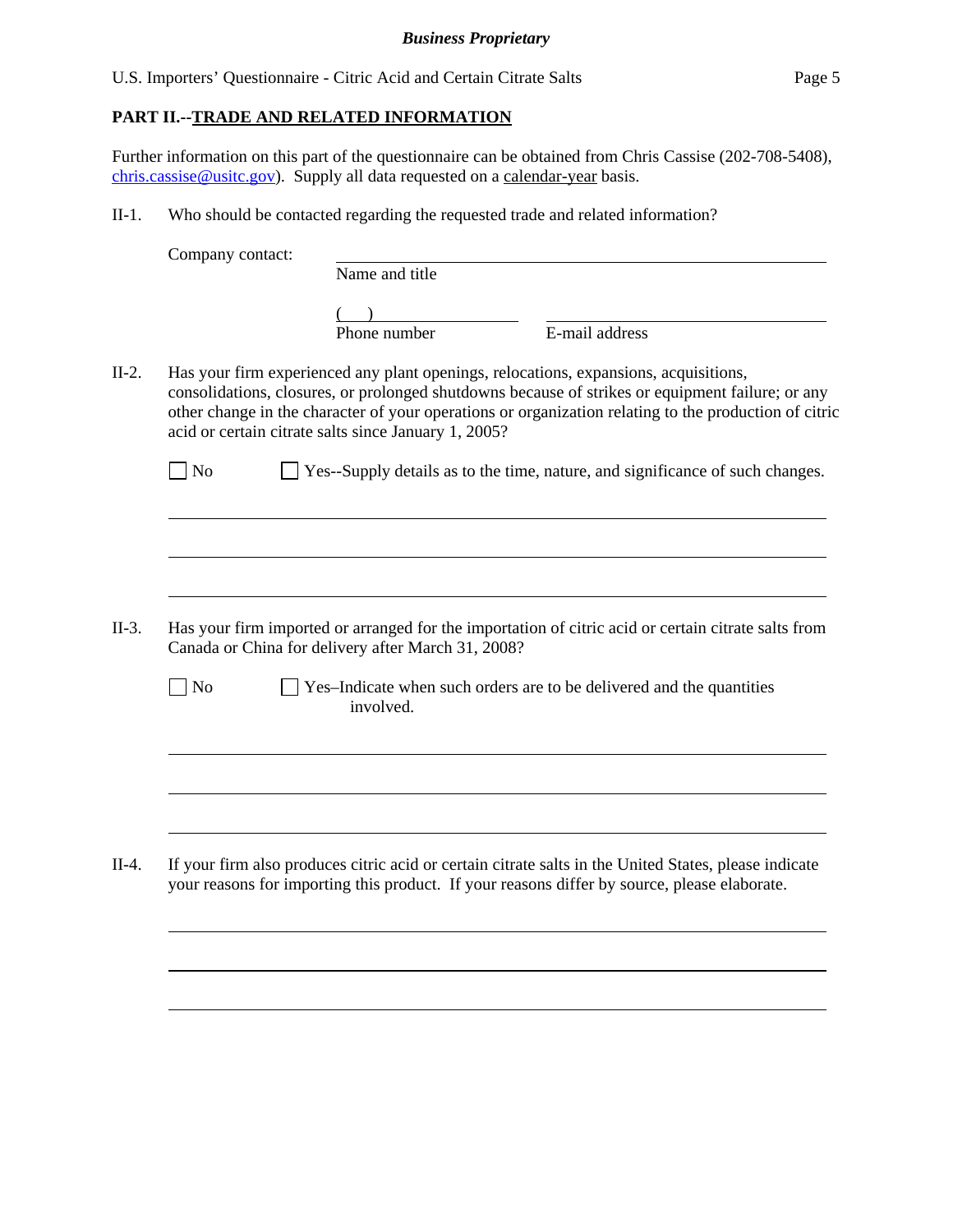II-5a. **IMPORTS FROM SUBJECT SOURCES**.–Report your firm's imports and your firm's shipments and inventories of citric acid and certain citrate salts imported from Canada by your firm during the specified periods. (See definitions in the instruction booklet.)

## **CANADA**

| Quantity (in 1,000 dry pounds), value (in \$1,000)                                                                                                                                                                                                                                                                                                                                                                                                                                                                          |                       |      |      |               |      |  |  |
|-----------------------------------------------------------------------------------------------------------------------------------------------------------------------------------------------------------------------------------------------------------------------------------------------------------------------------------------------------------------------------------------------------------------------------------------------------------------------------------------------------------------------------|-----------------------|------|------|---------------|------|--|--|
|                                                                                                                                                                                                                                                                                                                                                                                                                                                                                                                             | <b>Calendar years</b> |      |      | January-March |      |  |  |
| Item                                                                                                                                                                                                                                                                                                                                                                                                                                                                                                                        | 2005                  | 2006 | 2007 | 2007          | 2008 |  |  |
| Beginning-of-period inventories (quantity)                                                                                                                                                                                                                                                                                                                                                                                                                                                                                  |                       |      |      |               |      |  |  |
| $Imports:$ <sup>1</sup>                                                                                                                                                                                                                                                                                                                                                                                                                                                                                                     |                       |      |      |               |      |  |  |
| Quantity of imports                                                                                                                                                                                                                                                                                                                                                                                                                                                                                                         |                       |      |      |               |      |  |  |
| Value of imports                                                                                                                                                                                                                                                                                                                                                                                                                                                                                                            |                       |      |      |               |      |  |  |
| U.S. shipments:                                                                                                                                                                                                                                                                                                                                                                                                                                                                                                             |                       |      |      |               |      |  |  |
| <b>Commercial shipments:</b>                                                                                                                                                                                                                                                                                                                                                                                                                                                                                                |                       |      |      |               |      |  |  |
| Quantity of commercial shipments                                                                                                                                                                                                                                                                                                                                                                                                                                                                                            |                       |      |      |               |      |  |  |
| Value of commercial shipments                                                                                                                                                                                                                                                                                                                                                                                                                                                                                               |                       |      |      |               |      |  |  |
| Internal consumption/company transfers:                                                                                                                                                                                                                                                                                                                                                                                                                                                                                     |                       |      |      |               |      |  |  |
| Quantity of internal consumption/transfers                                                                                                                                                                                                                                                                                                                                                                                                                                                                                  |                       |      |      |               |      |  |  |
| Value <sup>2</sup> of internal consumption/transfers                                                                                                                                                                                                                                                                                                                                                                                                                                                                        |                       |      |      |               |      |  |  |
| Export shipments: <sup>3</sup>                                                                                                                                                                                                                                                                                                                                                                                                                                                                                              |                       |      |      |               |      |  |  |
| Quantity of export shipments                                                                                                                                                                                                                                                                                                                                                                                                                                                                                                |                       |      |      |               |      |  |  |
| Value of export shipments                                                                                                                                                                                                                                                                                                                                                                                                                                                                                                   |                       |      |      |               |      |  |  |
| End-of-period inventories <sup>4</sup> (quantity)                                                                                                                                                                                                                                                                                                                                                                                                                                                                           |                       |      |      |               |      |  |  |
| <b>Channels of distribution:</b>                                                                                                                                                                                                                                                                                                                                                                                                                                                                                            |                       |      |      |               |      |  |  |
| U.S. shipments to distributors (quantity)                                                                                                                                                                                                                                                                                                                                                                                                                                                                                   |                       |      |      |               |      |  |  |
| U.S. shipments to end users (quantity)                                                                                                                                                                                                                                                                                                                                                                                                                                                                                      |                       |      |      |               |      |  |  |
| $1$ Please identify the foreign producers, if known:                                                                                                                                                                                                                                                                                                                                                                                                                                                                        |                       |      |      |               |      |  |  |
|                                                                                                                                                                                                                                                                                                                                                                                                                                                                                                                             |                       |      |      |               |      |  |  |
| In 2007, what percentage of the quantity of your reported U.S. imports consisted of: Citric acid ____% Sodium citrate _<br>$\%$<br>Potassium citrate __% unrefined calcium citrate __%.<br>$^2$ Sales to related firms (including internal consumption) must be valued at fair market value. In the event that you use a<br>different basis for valuing these sales within your company, please specify that basis (e.g., cost, cost plus, etc.) and provide<br>value data using that basis for 2005, 2006, and 2007 below: |                       |      |      |               |      |  |  |
| <sup>3</sup> Identify your principal export markets:<br><sup>4</sup> Reconciliation of data.--Please note that the quantities reported above should reconcile as follows: beginning-of-period<br>inventories, plus production, less total shipments, equals end-of-period inventories. Do the data reported reconcile?<br>$\sqcap$ Yes<br>No--Please explain:                                                                                                                                                               |                       |      |      |               |      |  |  |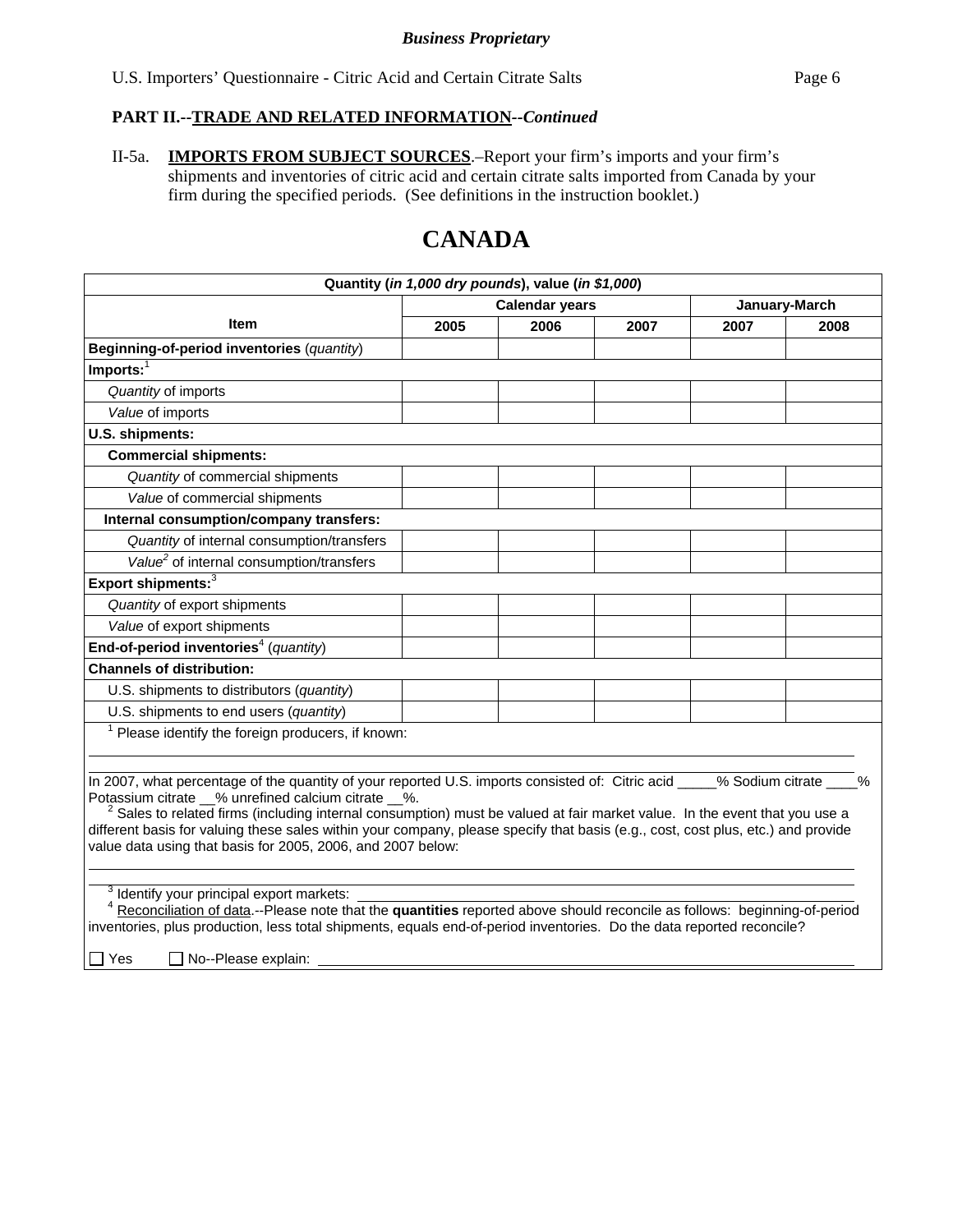II-5b. **IMPORTS FROM SUBJECT SOURCES**.–Report your firm's imports and your firm's shipments and inventories of citric acid and certain citrate salts imported from China by your firm during the specified periods. (See definitions in the instruction booklet.)

|                                                                                                                                                                                                                                                                                                                                                                                                                                                                                                                 |                       | Quantity (in 1,000 dry pounds), value (in \$1,000) |      |               |      |
|-----------------------------------------------------------------------------------------------------------------------------------------------------------------------------------------------------------------------------------------------------------------------------------------------------------------------------------------------------------------------------------------------------------------------------------------------------------------------------------------------------------------|-----------------------|----------------------------------------------------|------|---------------|------|
|                                                                                                                                                                                                                                                                                                                                                                                                                                                                                                                 | <b>Calendar years</b> |                                                    |      | January-March |      |
| <b>Item</b>                                                                                                                                                                                                                                                                                                                                                                                                                                                                                                     | 2005                  | 2006                                               | 2007 | 2007          | 2008 |
| Beginning-of-period inventories (quantity)                                                                                                                                                                                                                                                                                                                                                                                                                                                                      |                       |                                                    |      |               |      |
| $Imports:$ <sup>1</sup>                                                                                                                                                                                                                                                                                                                                                                                                                                                                                         |                       |                                                    |      |               |      |
| Quantity of imports                                                                                                                                                                                                                                                                                                                                                                                                                                                                                             |                       |                                                    |      |               |      |
| Value of imports                                                                                                                                                                                                                                                                                                                                                                                                                                                                                                |                       |                                                    |      |               |      |
| U.S. shipments:                                                                                                                                                                                                                                                                                                                                                                                                                                                                                                 |                       |                                                    |      |               |      |
| <b>Commercial shipments:</b>                                                                                                                                                                                                                                                                                                                                                                                                                                                                                    |                       |                                                    |      |               |      |
| Quantity of commercial shipments                                                                                                                                                                                                                                                                                                                                                                                                                                                                                |                       |                                                    |      |               |      |
| Value of commercial shipments                                                                                                                                                                                                                                                                                                                                                                                                                                                                                   |                       |                                                    |      |               |      |
| Internal consumption/company transfers:                                                                                                                                                                                                                                                                                                                                                                                                                                                                         |                       |                                                    |      |               |      |
| Quantity of internal consumption/transfers                                                                                                                                                                                                                                                                                                                                                                                                                                                                      |                       |                                                    |      |               |      |
| Value <sup>2</sup> of internal consumption/transfers                                                                                                                                                                                                                                                                                                                                                                                                                                                            |                       |                                                    |      |               |      |
| Export shipments: <sup>3</sup>                                                                                                                                                                                                                                                                                                                                                                                                                                                                                  |                       |                                                    |      |               |      |
| Quantity of export shipments                                                                                                                                                                                                                                                                                                                                                                                                                                                                                    |                       |                                                    |      |               |      |
| Value of export shipments                                                                                                                                                                                                                                                                                                                                                                                                                                                                                       |                       |                                                    |      |               |      |
| End-of-period inventories <sup>4</sup> (quantity)                                                                                                                                                                                                                                                                                                                                                                                                                                                               |                       |                                                    |      |               |      |
| <b>Channels of distribution:</b>                                                                                                                                                                                                                                                                                                                                                                                                                                                                                |                       |                                                    |      |               |      |
| U.S. shipments to distributors (quantity)                                                                                                                                                                                                                                                                                                                                                                                                                                                                       |                       |                                                    |      |               |      |
| U.S. shipments to end users (quantity)                                                                                                                                                                                                                                                                                                                                                                                                                                                                          |                       |                                                    |      |               |      |
| $1$ Please identify the foreign producers, if known:                                                                                                                                                                                                                                                                                                                                                                                                                                                            |                       |                                                    |      |               |      |
|                                                                                                                                                                                                                                                                                                                                                                                                                                                                                                                 |                       |                                                    |      |               |      |
| In 2007, what percentage of the quantity of your reported U.S. imports consisted of: Citric acid ____% Sodium citrate ___%<br>Potassium citrate _% unrefined calcium citrate _%.<br>Sales to related firms (including internal consumption) must be valued at fair market value. In the event that you use a<br>different basis for valuing these sales within your company, please specify that basis (e.g., cost, cost plus, etc.) and provide<br>value data using that basis for 2005, 2006, and 2007 below: |                       |                                                    |      |               |      |
| $3$ Identify your principal export markets:<br><sup>4</sup> Reconciliation of data .-- Please note that the quantities reported above should reconcile as follows: beginning-of-period<br>inventories, plus production, less total shipments, equals end-of-period inventories. Do the data reported reconcile?<br>$\Box$ Yes<br>No--Please explain:                                                                                                                                                            |                       |                                                    |      |               |      |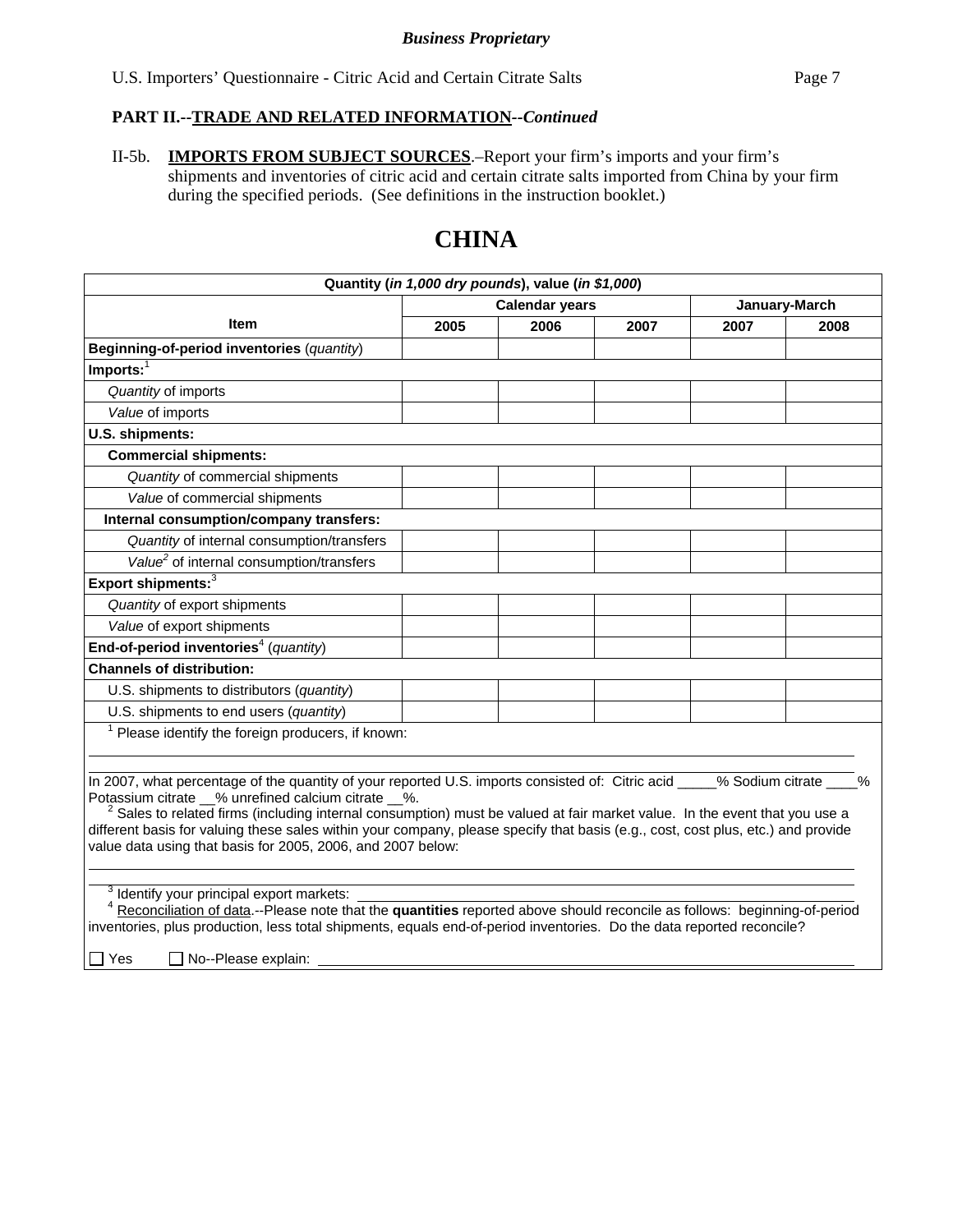II-6. **IMPORTS FROM NONSUBJECT SOURCES**.–Report your firm's imports and your firm's shipments and inventories of citric acid and certain citrate salts imported from **all other sources combined** by your firm during the specified periods. (See definitions in the instruction booklet.)

## **ALL OTHER SOURCES COMBINED**

| Quantity (in 1,000 dry pounds), value (in \$1,000)                                                                                                                                                                                                                                                                                                                                                                                                                                                              |                       |      |      |               |      |
|-----------------------------------------------------------------------------------------------------------------------------------------------------------------------------------------------------------------------------------------------------------------------------------------------------------------------------------------------------------------------------------------------------------------------------------------------------------------------------------------------------------------|-----------------------|------|------|---------------|------|
|                                                                                                                                                                                                                                                                                                                                                                                                                                                                                                                 | <b>Calendar years</b> |      |      | January-March |      |
| <b>Item</b>                                                                                                                                                                                                                                                                                                                                                                                                                                                                                                     | 2005                  | 2006 | 2007 | 2007          | 2008 |
| Beginning-of-period inventories (quantity)                                                                                                                                                                                                                                                                                                                                                                                                                                                                      |                       |      |      |               |      |
| $Imports:$ <sup>1</sup>                                                                                                                                                                                                                                                                                                                                                                                                                                                                                         |                       |      |      |               |      |
| Quantity of imports                                                                                                                                                                                                                                                                                                                                                                                                                                                                                             |                       |      |      |               |      |
| Value of imports                                                                                                                                                                                                                                                                                                                                                                                                                                                                                                |                       |      |      |               |      |
| U.S. shipments:                                                                                                                                                                                                                                                                                                                                                                                                                                                                                                 |                       |      |      |               |      |
| <b>Commercial shipments:</b>                                                                                                                                                                                                                                                                                                                                                                                                                                                                                    |                       |      |      |               |      |
| Quantity of commercial shipments                                                                                                                                                                                                                                                                                                                                                                                                                                                                                |                       |      |      |               |      |
| Value of commercial shipments                                                                                                                                                                                                                                                                                                                                                                                                                                                                                   |                       |      |      |               |      |
| Internal consumption/company transfers:                                                                                                                                                                                                                                                                                                                                                                                                                                                                         |                       |      |      |               |      |
| Quantity of internal consumption/transfers                                                                                                                                                                                                                                                                                                                                                                                                                                                                      |                       |      |      |               |      |
| Value <sup>2</sup> of internal consumption/transfers                                                                                                                                                                                                                                                                                                                                                                                                                                                            |                       |      |      |               |      |
| Export shipments: <sup>3</sup>                                                                                                                                                                                                                                                                                                                                                                                                                                                                                  |                       |      |      |               |      |
| Quantity of export shipments                                                                                                                                                                                                                                                                                                                                                                                                                                                                                    |                       |      |      |               |      |
| Value of export shipments                                                                                                                                                                                                                                                                                                                                                                                                                                                                                       |                       |      |      |               |      |
| End-of-period inventories <sup>4</sup> (quantity)                                                                                                                                                                                                                                                                                                                                                                                                                                                               |                       |      |      |               |      |
| <b>Channels of distribution:</b>                                                                                                                                                                                                                                                                                                                                                                                                                                                                                |                       |      |      |               |      |
| U.S. shipments to distributors (quantity)                                                                                                                                                                                                                                                                                                                                                                                                                                                                       |                       |      |      |               |      |
| U.S. shipments to end users (quantity)                                                                                                                                                                                                                                                                                                                                                                                                                                                                          |                       |      |      |               |      |
| $1$ Please identify the sources and foreign producers, if known:                                                                                                                                                                                                                                                                                                                                                                                                                                                |                       |      |      |               |      |
|                                                                                                                                                                                                                                                                                                                                                                                                                                                                                                                 |                       |      |      |               |      |
| In 2007, what percentage of the quantity of your reported U.S. imports consisted of: Citric acid ____% Sodium citrate<br>Potassium citrate _% unrefined calcium citrate _%.<br>$^2$ Sales to related firms (including internal consumption) must be valued at fair market value. In the event that you use a<br>different basis for valuing these sales within your company, please specify that basis (e.g., cost, cost plus, etc.) and provide<br>value data using that basis for 2005, 2006, and 2007 below: |                       |      |      |               |      |
| <sup>3</sup> Identify your principal export markets:<br><sup>4</sup> Reconciliation of data.--Please note that the quantities reported above should reconcile as follows: beginning-of-period<br>inventories, plus production, less total shipments, equals end-of-period inventories. Do the data reported reconcile?<br>l Yes<br>No--Please explain:                                                                                                                                                          |                       |      |      |               |      |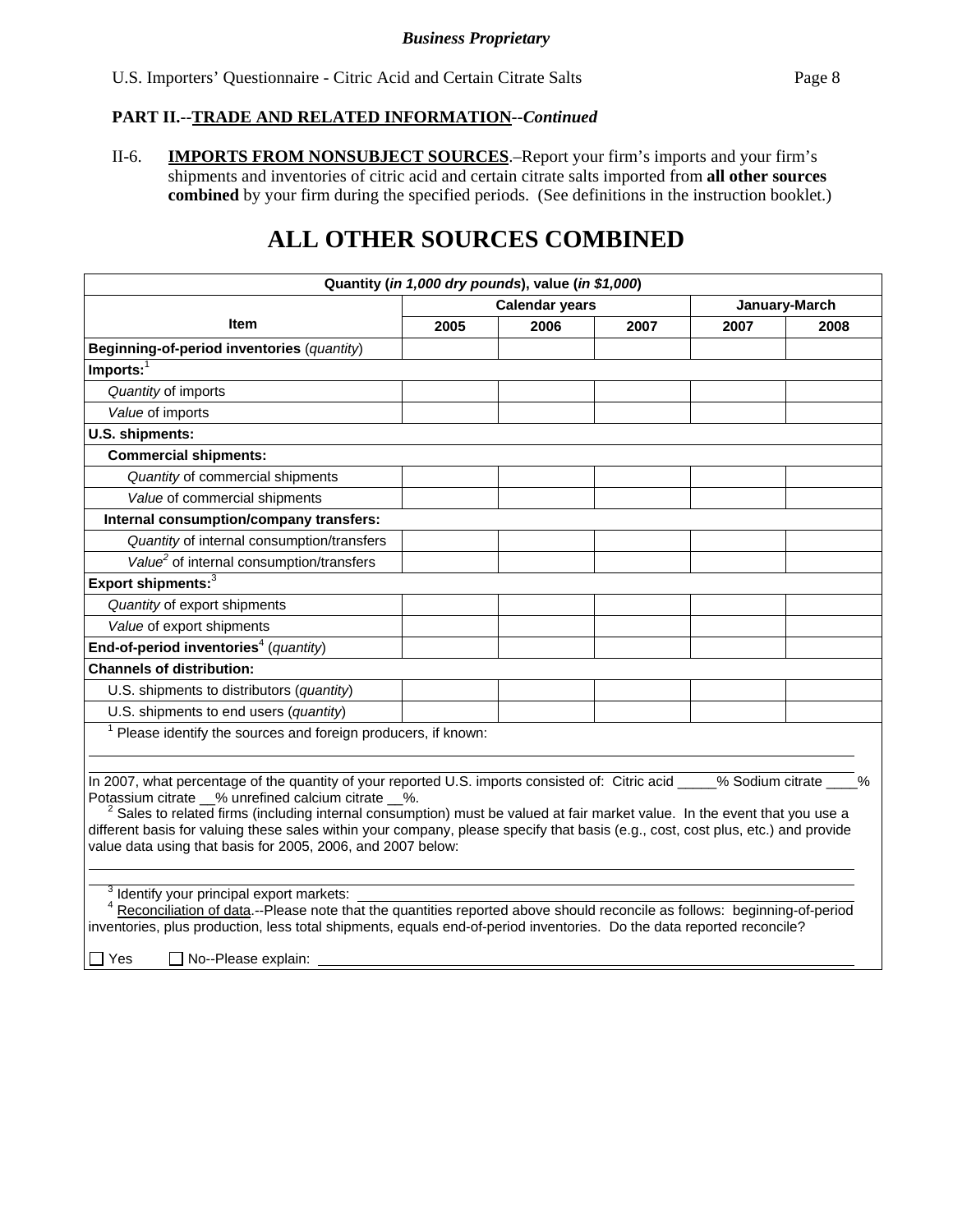| citric acid, sodium citrate, or potassium citrate?<br>$\Box$ No<br>Yes--Please describe the differences and similarities between citric acid,<br>sodium citrate, and potassium citrate with respect to the following<br>factors:<br>(a) Characteristics and uses:<br>(b) Interchangeability:<br>(c) Manufacturing processes:<br>(d) Channels of distribution:<br>(e) Customer and producer perceptions:<br>(f) Price: |
|-----------------------------------------------------------------------------------------------------------------------------------------------------------------------------------------------------------------------------------------------------------------------------------------------------------------------------------------------------------------------------------------------------------------------|
|                                                                                                                                                                                                                                                                                                                                                                                                                       |
|                                                                                                                                                                                                                                                                                                                                                                                                                       |
|                                                                                                                                                                                                                                                                                                                                                                                                                       |
|                                                                                                                                                                                                                                                                                                                                                                                                                       |
|                                                                                                                                                                                                                                                                                                                                                                                                                       |
|                                                                                                                                                                                                                                                                                                                                                                                                                       |
|                                                                                                                                                                                                                                                                                                                                                                                                                       |
|                                                                                                                                                                                                                                                                                                                                                                                                                       |
|                                                                                                                                                                                                                                                                                                                                                                                                                       |
|                                                                                                                                                                                                                                                                                                                                                                                                                       |
|                                                                                                                                                                                                                                                                                                                                                                                                                       |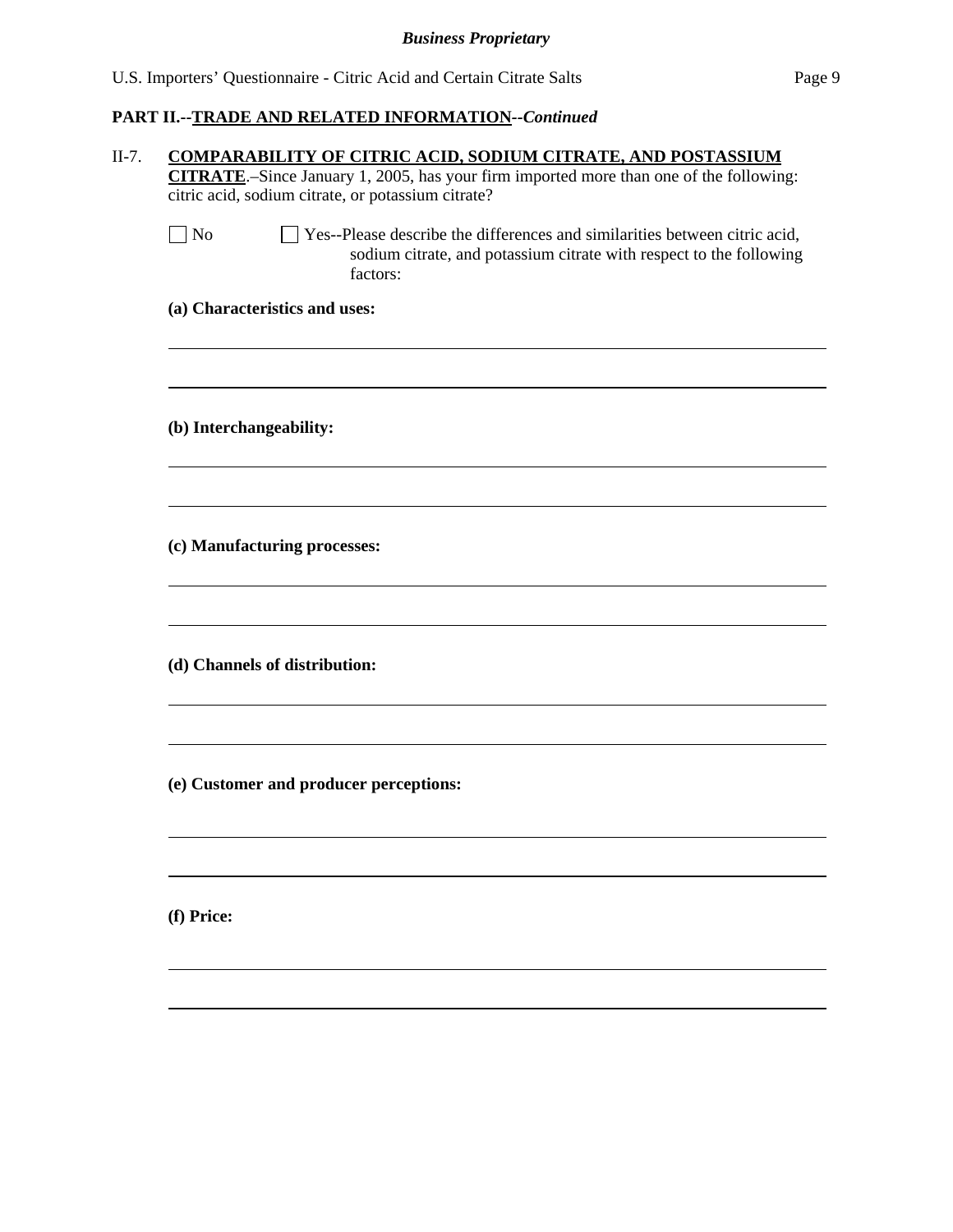U.S. Importers' Questionnaire - Citric Acid and Certain Citrate Salts Page 10

### **PART III.--PRICING AND RELATED INFORMATION**

Further information on this part of the questionnaire can be obtained from John Benedetto (202-205-3270, **john.benedetto@usitc.gov**)

III-1. Who should be contacted regarding the requested pricing and related information?

Company contact:

Name and title

 $($ 

Phone number E-mail address

## **PRICE DATA**

This section requests quarterly price and quantity data, f.o.b. your U.S. point of shipment, concerning your firm's U.S. commercial shipments to unrelated U.S. customers of the following products imported from Canada and China during January 2005-March 2008:

**NOTE.- All values and quantities should be reported on an anhydrous equivalent basis.** 

*Product 1***.—Citric acid, granular, in dry form in 25 kilogram and 50 pound bags.** 

*Product 2***.—Citric acid, fine granular, in dry form in 25 kilogram and 50 pound bags.** 

*Product 3***.—Citric acid, granular, in dry form packed in bulk sacks ("supersacks").** 

*Product 4***.—Sodium citrate, granular, in dry form in 25 kilogram and 50 pound bags.** 

*Product 5***.—Potassium citrate, granular, in dry form in 25 kilogram and 50 pound bags.** 

**Please note that total dollar values should be f.o.b., U.S. point of shipment and should not include U.S.-inland transportation costs. Total dollar values should reflect the** *final net* **amount paid to you (i.e., should be net of all deductions for discounts or rebates). See instruction booklet.**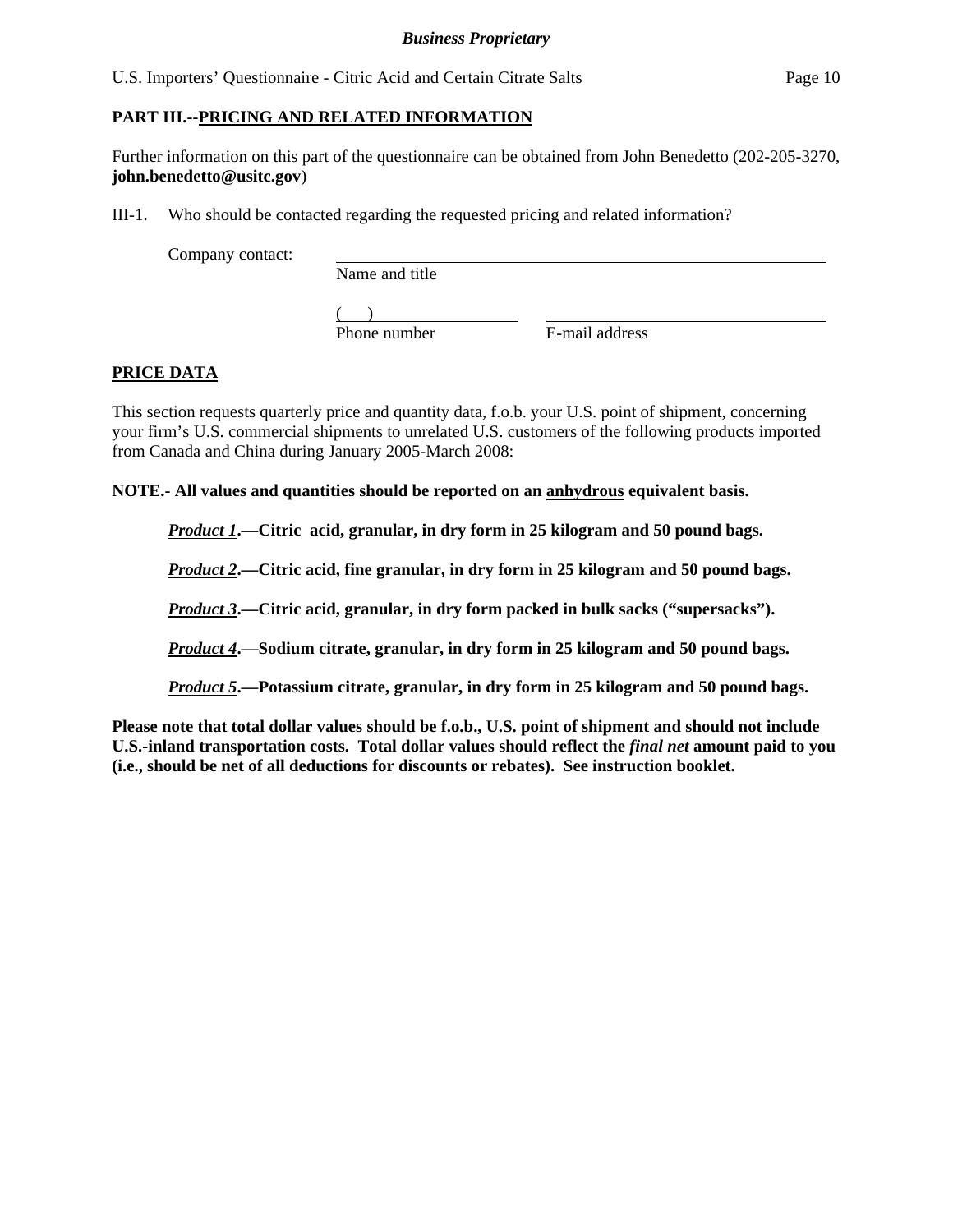III-2a. Report below the quarterly price data<sup>1</sup> for pricing products<sup>2</sup> imported from Canada and sold by your firm.

# **CANADA**

| (Quantity in 1,000 dry pounds, value in 1,000 dollars)                                                                                                                                                                                             |          |                  |          |           |
|----------------------------------------------------------------------------------------------------------------------------------------------------------------------------------------------------------------------------------------------------|----------|------------------|----------|-----------|
|                                                                                                                                                                                                                                                    |          | <b>Product 1</b> |          | Product 2 |
| <b>Period of shipment</b>                                                                                                                                                                                                                          | Quantity | Value            | Quantity | Value     |
| 2005                                                                                                                                                                                                                                               |          |                  |          |           |
| January-March                                                                                                                                                                                                                                      |          |                  |          |           |
| April-June                                                                                                                                                                                                                                         |          |                  |          |           |
| July-September                                                                                                                                                                                                                                     |          |                  |          |           |
| October-December                                                                                                                                                                                                                                   |          |                  |          |           |
| 2006                                                                                                                                                                                                                                               |          |                  |          |           |
| January-March                                                                                                                                                                                                                                      |          |                  |          |           |
| April-June                                                                                                                                                                                                                                         |          |                  |          |           |
| July-September                                                                                                                                                                                                                                     |          |                  |          |           |
| October-December                                                                                                                                                                                                                                   |          |                  |          |           |
| 2007                                                                                                                                                                                                                                               |          |                  |          |           |
| January-March                                                                                                                                                                                                                                      |          |                  |          |           |
| April-June                                                                                                                                                                                                                                         |          |                  |          |           |
| July-September                                                                                                                                                                                                                                     |          |                  |          |           |
| October-December                                                                                                                                                                                                                                   |          |                  |          |           |
| 2008                                                                                                                                                                                                                                               |          |                  |          |           |
| January-March                                                                                                                                                                                                                                      |          |                  |          |           |
| Net values (i.e., gross sales values less all discounts, allowances, rebates, prepaid freight, and the value of<br>returned goods), f.o.b. your U.S. point of shipment.<br>Pricing product definitions are provided on the first page of Part III. |          |                  |          |           |
| Note.--If your product does not exactly meet the product specifications but is competitive with the specified product,<br>provide a description of your product:                                                                                   |          |                  |          |           |
| Product 1:                                                                                                                                                                                                                                         |          |                  |          |           |

Product 2: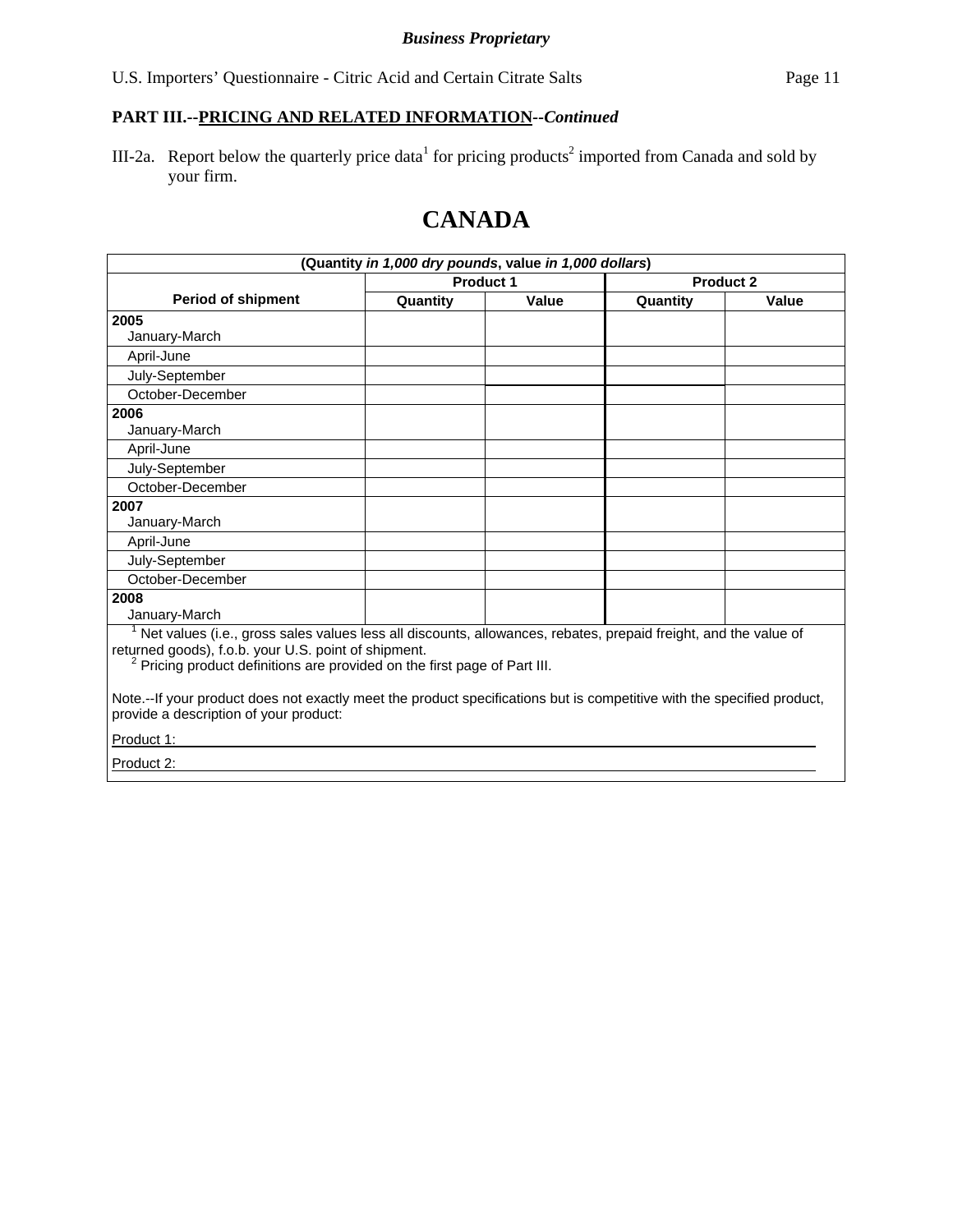III-2b. Report below the quarterly price data<sup>1</sup> for pricing products<sup>2</sup> imported from Canada and sold by your firm.

# **CANADA**

| (Quantity in 1,000 dry pounds, value in 1,000 dollars)                                                                                                           |          |           |          |           |
|------------------------------------------------------------------------------------------------------------------------------------------------------------------|----------|-----------|----------|-----------|
|                                                                                                                                                                  |          | Product 3 |          | Product 4 |
| <b>Period of shipment</b>                                                                                                                                        | Quantity | Value     | Quantity | Value     |
| 2005                                                                                                                                                             |          |           |          |           |
| January-March                                                                                                                                                    |          |           |          |           |
| April-June                                                                                                                                                       |          |           |          |           |
| July-September                                                                                                                                                   |          |           |          |           |
| October-December                                                                                                                                                 |          |           |          |           |
| 2006                                                                                                                                                             |          |           |          |           |
| January-March                                                                                                                                                    |          |           |          |           |
| April-June                                                                                                                                                       |          |           |          |           |
| July-September                                                                                                                                                   |          |           |          |           |
| October-December                                                                                                                                                 |          |           |          |           |
| 2007                                                                                                                                                             |          |           |          |           |
| January-March                                                                                                                                                    |          |           |          |           |
| April-June                                                                                                                                                       |          |           |          |           |
| July-September                                                                                                                                                   |          |           |          |           |
| October-December                                                                                                                                                 |          |           |          |           |
| 2008                                                                                                                                                             |          |           |          |           |
| January-March                                                                                                                                                    |          |           |          |           |
| Net values (i.e., gross sales values less all discounts, allowances, rebates, prepaid freight, and the value of                                                  |          |           |          |           |
| returned goods), f.o.b. your U.S. point of shipment.                                                                                                             |          |           |          |           |
| <sup>2</sup> Pricing product definitions are provided on the first page of Part III.                                                                             |          |           |          |           |
| Note.--If your product does not exactly meet the product specifications but is competitive with the specified product,<br>provide a description of your product: |          |           |          |           |
| <b>PUBLIC</b>                                                                                                                                                    |          |           |          |           |

Product 3:

Product 4: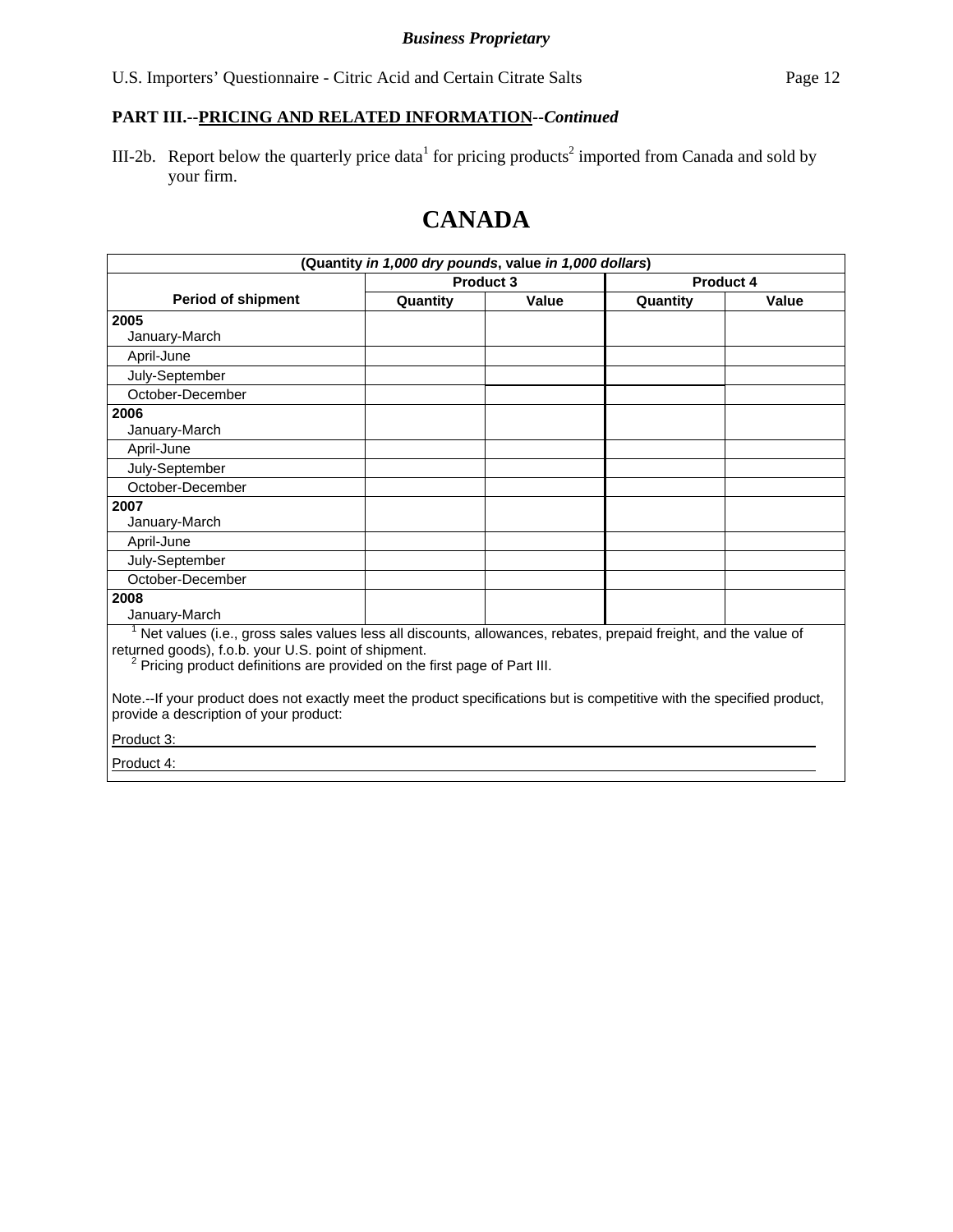III-2b. Report below the quarterly price data<sup>1</sup> for pricing products<sup>2</sup> imported from Canada and sold by your firm.

# **CANADA**

| (Quantity in 1,000 dry pounds, value in 1,000 dollars)                                                                                                           |                                                                                                                 |       |  |  |
|------------------------------------------------------------------------------------------------------------------------------------------------------------------|-----------------------------------------------------------------------------------------------------------------|-------|--|--|
|                                                                                                                                                                  | Product 5                                                                                                       |       |  |  |
| <b>Period of shipment</b>                                                                                                                                        | Quantity                                                                                                        | Value |  |  |
| 2005                                                                                                                                                             |                                                                                                                 |       |  |  |
| January-March                                                                                                                                                    |                                                                                                                 |       |  |  |
| April-June                                                                                                                                                       |                                                                                                                 |       |  |  |
| July-September                                                                                                                                                   |                                                                                                                 |       |  |  |
| October-December                                                                                                                                                 |                                                                                                                 |       |  |  |
| 2006                                                                                                                                                             |                                                                                                                 |       |  |  |
| January-March                                                                                                                                                    |                                                                                                                 |       |  |  |
| April-June                                                                                                                                                       |                                                                                                                 |       |  |  |
| July-September                                                                                                                                                   |                                                                                                                 |       |  |  |
| October-December                                                                                                                                                 |                                                                                                                 |       |  |  |
| 2007                                                                                                                                                             |                                                                                                                 |       |  |  |
| January-March                                                                                                                                                    |                                                                                                                 |       |  |  |
| April-June                                                                                                                                                       |                                                                                                                 |       |  |  |
| July-September                                                                                                                                                   |                                                                                                                 |       |  |  |
| October-December                                                                                                                                                 |                                                                                                                 |       |  |  |
| 2008                                                                                                                                                             |                                                                                                                 |       |  |  |
| January-March                                                                                                                                                    |                                                                                                                 |       |  |  |
| returned goods), f.o.b. your U.S. point of shipment.<br><sup>2</sup> Pricing product definitions are provided on the first page of Part III.                     | Net values (i.e., gross sales values less all discounts, allowances, rebates, prepaid freight, and the value of |       |  |  |
| Note.--If your product does not exactly meet the product specifications but is competitive with the specified product,<br>provide a description of your product: |                                                                                                                 |       |  |  |
| Product 5:                                                                                                                                                       |                                                                                                                 |       |  |  |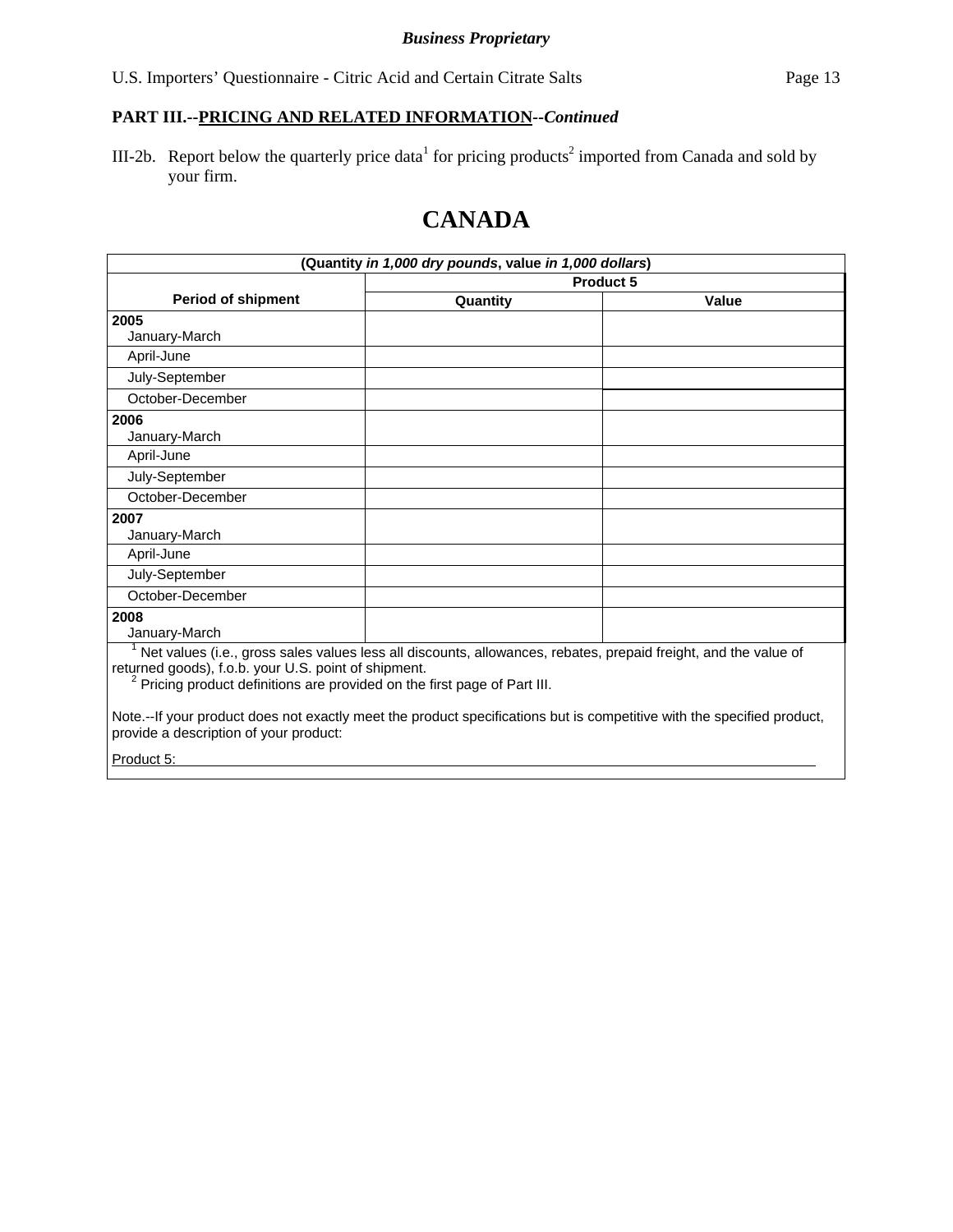III-2a. Report below the quarterly price data<sup>1</sup> for pricing products<sup>2</sup> imported from China and sold by your firm.

| (Quantity in 1,000 dry pounds, value in 1,000 dollars)                                                                                                                                                                                                              |          |                  |          |                  |
|---------------------------------------------------------------------------------------------------------------------------------------------------------------------------------------------------------------------------------------------------------------------|----------|------------------|----------|------------------|
|                                                                                                                                                                                                                                                                     |          | <b>Product 1</b> |          | <b>Product 2</b> |
| <b>Period of shipment</b>                                                                                                                                                                                                                                           | Quantity | Value            | Quantity | Value            |
| 2005                                                                                                                                                                                                                                                                |          |                  |          |                  |
| January-March                                                                                                                                                                                                                                                       |          |                  |          |                  |
| April-June                                                                                                                                                                                                                                                          |          |                  |          |                  |
| July-September                                                                                                                                                                                                                                                      |          |                  |          |                  |
| October-December                                                                                                                                                                                                                                                    |          |                  |          |                  |
| 2006                                                                                                                                                                                                                                                                |          |                  |          |                  |
| January-March                                                                                                                                                                                                                                                       |          |                  |          |                  |
| April-June                                                                                                                                                                                                                                                          |          |                  |          |                  |
| July-September                                                                                                                                                                                                                                                      |          |                  |          |                  |
| October-December                                                                                                                                                                                                                                                    |          |                  |          |                  |
| 2007                                                                                                                                                                                                                                                                |          |                  |          |                  |
| January-March                                                                                                                                                                                                                                                       |          |                  |          |                  |
| April-June                                                                                                                                                                                                                                                          |          |                  |          |                  |
| July-September                                                                                                                                                                                                                                                      |          |                  |          |                  |
| October-December                                                                                                                                                                                                                                                    |          |                  |          |                  |
| 2008                                                                                                                                                                                                                                                                |          |                  |          |                  |
| January-March                                                                                                                                                                                                                                                       |          |                  |          |                  |
| $1$ Net values (i.e., gross sales values less all discounts, allowances, rebates, prepaid freight, and the value of<br>returned goods), f.o.b. your U.S. point of shipment.<br><sup>2</sup> Pricing product definitions are provided on the first page of Part III. |          |                  |          |                  |
| Note.--If your product does not exactly meet the product specifications but is competitive with the specified product,<br>provide a description of your product:                                                                                                    |          |                  |          |                  |
| Product 1:                                                                                                                                                                                                                                                          |          |                  |          |                  |
| Product 2:                                                                                                                                                                                                                                                          |          |                  |          |                  |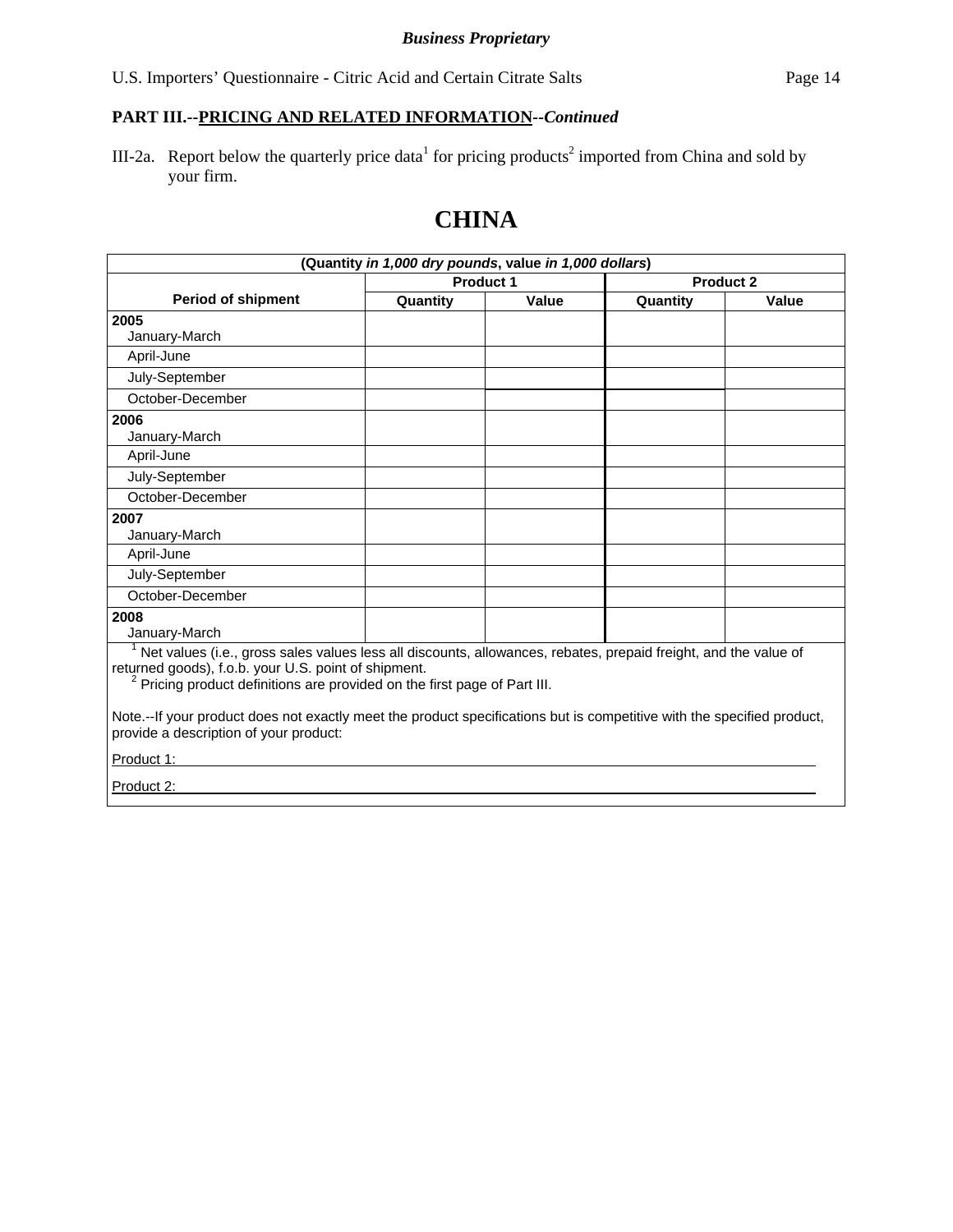III-2b. Report below the quarterly price data<sup>1</sup> for pricing products<sup>2</sup> imported from China and sold by your firm.

| (Quantity in 1,000 dry pounds, value in 1,000 dollars)                                                                                                                                                                                                          |          |                  |          |                  |
|-----------------------------------------------------------------------------------------------------------------------------------------------------------------------------------------------------------------------------------------------------------------|----------|------------------|----------|------------------|
|                                                                                                                                                                                                                                                                 |          | <b>Product 3</b> |          | <b>Product 4</b> |
| <b>Period of shipment</b>                                                                                                                                                                                                                                       | Quantity | Value            | Quantity | Value            |
| 2005                                                                                                                                                                                                                                                            |          |                  |          |                  |
| January-March                                                                                                                                                                                                                                                   |          |                  |          |                  |
| April-June                                                                                                                                                                                                                                                      |          |                  |          |                  |
| July-September                                                                                                                                                                                                                                                  |          |                  |          |                  |
| October-December                                                                                                                                                                                                                                                |          |                  |          |                  |
| 2006                                                                                                                                                                                                                                                            |          |                  |          |                  |
| January-March                                                                                                                                                                                                                                                   |          |                  |          |                  |
| April-June                                                                                                                                                                                                                                                      |          |                  |          |                  |
| July-September                                                                                                                                                                                                                                                  |          |                  |          |                  |
| October-December                                                                                                                                                                                                                                                |          |                  |          |                  |
| 2007                                                                                                                                                                                                                                                            |          |                  |          |                  |
| January-March                                                                                                                                                                                                                                                   |          |                  |          |                  |
| April-June                                                                                                                                                                                                                                                      |          |                  |          |                  |
| July-September                                                                                                                                                                                                                                                  |          |                  |          |                  |
| October-December                                                                                                                                                                                                                                                |          |                  |          |                  |
| 2008                                                                                                                                                                                                                                                            |          |                  |          |                  |
| January-March                                                                                                                                                                                                                                                   |          |                  |          |                  |
| Net values (i.e., gross sales values less all discounts, allowances, rebates, prepaid freight, and the value of<br>returned goods), f.o.b. your U.S. point of shipment.<br><sup>2</sup> Pricing product definitions are provided on the first page of Part III. |          |                  |          |                  |
| Note.--If your product does not exactly meet the product specifications but is competitive with the specified product,<br>provide a description of your product:                                                                                                |          |                  |          |                  |
| Product 3:                                                                                                                                                                                                                                                      |          |                  |          |                  |
| Product 4:                                                                                                                                                                                                                                                      |          |                  |          |                  |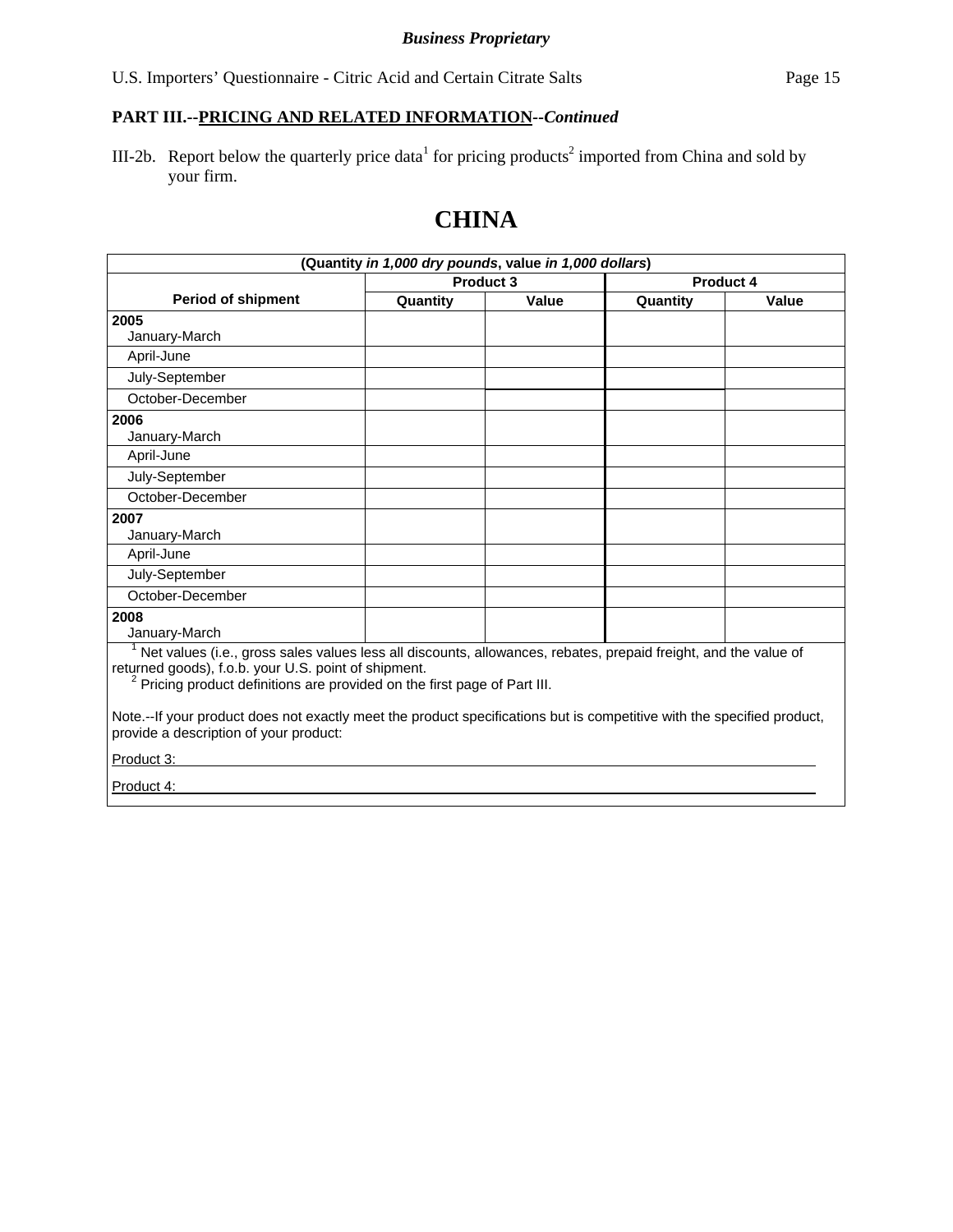III-2b. Report below the quarterly price data<sup>1</sup> for pricing products<sup>2</sup> imported from China and sold by your firm.

| (Quantity in 1,000 dry pounds, value in 1,000 dollars)                                                                                                           |                                                                                                                 |       |  |  |
|------------------------------------------------------------------------------------------------------------------------------------------------------------------|-----------------------------------------------------------------------------------------------------------------|-------|--|--|
|                                                                                                                                                                  | Product 5                                                                                                       |       |  |  |
| <b>Period of shipment</b>                                                                                                                                        | Quantity                                                                                                        | Value |  |  |
| 2005                                                                                                                                                             |                                                                                                                 |       |  |  |
| January-March                                                                                                                                                    |                                                                                                                 |       |  |  |
| April-June                                                                                                                                                       |                                                                                                                 |       |  |  |
| July-September                                                                                                                                                   |                                                                                                                 |       |  |  |
| October-December                                                                                                                                                 |                                                                                                                 |       |  |  |
| 2006                                                                                                                                                             |                                                                                                                 |       |  |  |
| January-March                                                                                                                                                    |                                                                                                                 |       |  |  |
| April-June                                                                                                                                                       |                                                                                                                 |       |  |  |
| July-September                                                                                                                                                   |                                                                                                                 |       |  |  |
| October-December                                                                                                                                                 |                                                                                                                 |       |  |  |
| 2007                                                                                                                                                             |                                                                                                                 |       |  |  |
| January-March                                                                                                                                                    |                                                                                                                 |       |  |  |
| April-June                                                                                                                                                       |                                                                                                                 |       |  |  |
| July-September                                                                                                                                                   |                                                                                                                 |       |  |  |
| October-December                                                                                                                                                 |                                                                                                                 |       |  |  |
| 2008                                                                                                                                                             |                                                                                                                 |       |  |  |
| January-March                                                                                                                                                    |                                                                                                                 |       |  |  |
| returned goods), f.o.b. your U.S. point of shipment.<br><sup>2</sup> Pricing product definitions are provided on the first page of Part III.                     | Net values (i.e., gross sales values less all discounts, allowances, rebates, prepaid freight, and the value of |       |  |  |
| Note.--If your product does not exactly meet the product specifications but is competitive with the specified product,<br>provide a description of your product: |                                                                                                                 |       |  |  |
| Product 5:                                                                                                                                                       |                                                                                                                 |       |  |  |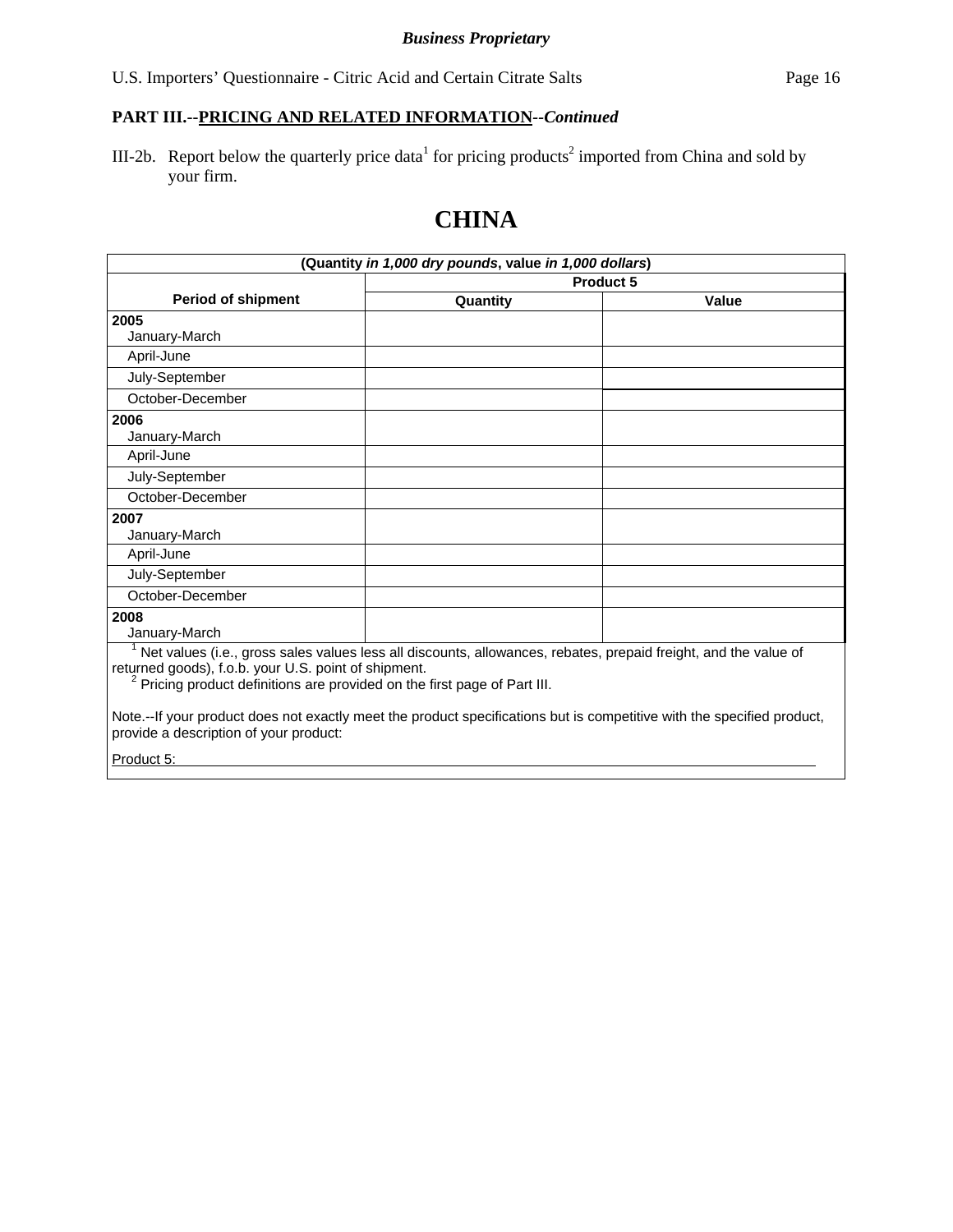$\overline{a}$ 

 $\overline{a}$ 

 $\overline{a}$ 

 $\overline{a}$ 

 $\overline{a}$ 

 $\overline{a}$ 

#### **PART III.--PRICING AND RELATED INFORMATION***--Continued*

III-3. Please describe how your firm determines the prices that it charges for sales of citric acid and certain citrate salts (transaction by transaction negotiation, contracts for multiple shipments, set price lists, etc.). If your firm issues price lists, please include a copy of a recent price list with your submission. If your price list is large, please submit sample pages.

III-4. Please describe your firm's discount policy (quantity discounts, annual total volume discounts, *etc.*).

III-5. What are your firm's typical sales terms for citric acid and certain citrate salts imported from Canada and China (e.g., 2/10 net 30 days)? . On what basis are your prices of such product usually quoted (e.g., f.o.b. warehouse, or delivered)? .

III-6. Approximately what share of your firm's sales of its citric acid and certain citrate salts imported from Canada and China in 2007 were on a (1) long-term contract basis (multiple deliveries for more than 12 months), (2) short-term contract basis (multiple deliveries up to 12 months), and (3) spot sales basis (for a single delivery)?

| Type of sale         | Share of sales (percent)                                                           |
|----------------------|------------------------------------------------------------------------------------|
| Long-term contracts  |                                                                                    |
| Short-term contracts |                                                                                    |
| Spot sales           |                                                                                    |
|                      | sell on a long-term contract basis, please answer the following questions with res |

III-7. If you sell on a long-term contract basis, please answer the following questions with respect to provisions of a typical long-term contract.

(a) What is the average duration of a contract?

(b) Can prices be renegotiated during the contract period?

(c) Does the contract fix quantity, price, or both?

(d) Does the contract have a meet or release provision?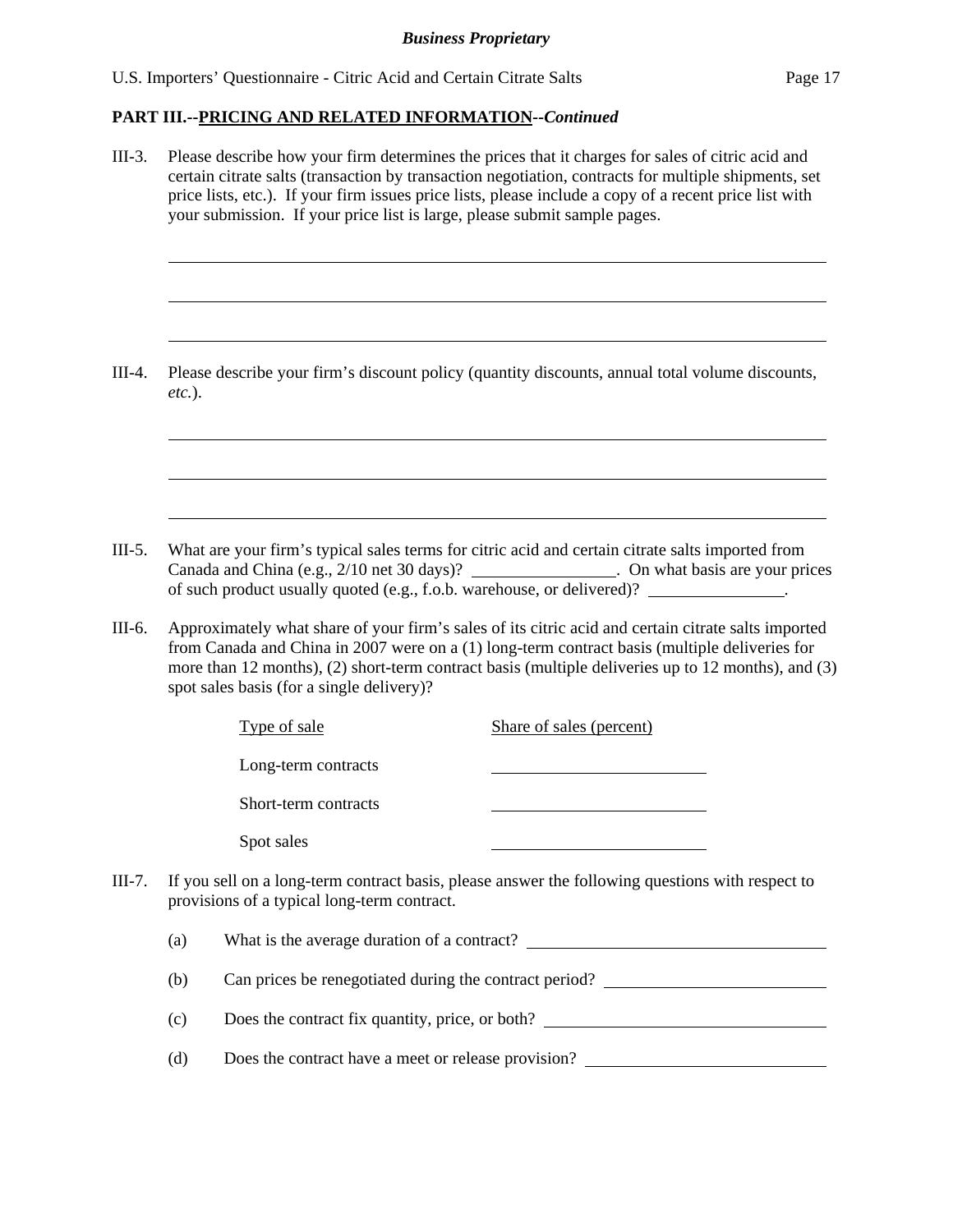| $III-8.$    | If you sell on a short-term contract basis, please answer the following questions with respect to<br>provisions of a typical short-term contract. |                                                           |                        |                         |            |                                                                                                                                                                                      |
|-------------|---------------------------------------------------------------------------------------------------------------------------------------------------|-----------------------------------------------------------|------------------------|-------------------------|------------|--------------------------------------------------------------------------------------------------------------------------------------------------------------------------------------|
|             | (a)                                                                                                                                               |                                                           |                        |                         |            |                                                                                                                                                                                      |
|             | (b)                                                                                                                                               |                                                           |                        |                         |            | Can prices be renegotiated during the contract period?                                                                                                                               |
|             | (c)                                                                                                                                               |                                                           |                        |                         |            | Does the contract fix quantity, price, or both?                                                                                                                                      |
|             | (d)                                                                                                                                               |                                                           |                        |                         |            | Does the contract have a meet or release provision?                                                                                                                                  |
| III-9.      |                                                                                                                                                   | sales of citric acid and certain citrate salts?           |                        |                         |            | What is the average lead time between a customer's order and the date of delivery for your firm's                                                                                    |
|             |                                                                                                                                                   | Source                                                    |                        | Share of sales,<br>2007 |            | Lead time                                                                                                                                                                            |
|             |                                                                                                                                                   | From inventory                                            |                        |                         |            |                                                                                                                                                                                      |
|             |                                                                                                                                                   | Produced to order                                         |                        |                         |            |                                                                                                                                                                                      |
|             | <b>Total</b>                                                                                                                                      |                                                           |                        | 100 %                   |            |                                                                                                                                                                                      |
| III-10. (a) |                                                                                                                                                   |                                                           |                        |                         |            | What is the approximate percentage of the total delivered cost of citric acid and certain<br>citrate salts that is accounted for by U.S. inland transportation costs? _____ percent. |
|             | (b)                                                                                                                                               | $\Box$ Your firm $\Box$ or purchaser                      |                        |                         |            | Who generally arranges the transportation to your customers' locations? (check one)                                                                                                  |
|             | (c)                                                                                                                                               | percent.                                                  |                        |                         |            | What proportion of your sales occur within 100 miles of your storage or production<br>facility? _____ percent. Within 101 to 1,000 miles? _____ percent. Over 1,000 miles?           |
|             |                                                                                                                                                   | certain citrate salts from Canada? (check all that apply) |                        |                         |            | III-11a. What is the geographic market area in the United States served by your firm's citric acid and                                                                               |
|             |                                                                                                                                                   | Northeast                                                 | Mid-Atlantic           |                         | Midwest    | Southeast                                                                                                                                                                            |
|             |                                                                                                                                                   | Southwest                                                 | <b>Rocky Mountains</b> |                         | West Coast | Northwest                                                                                                                                                                            |
|             |                                                                                                                                                   | National                                                  | Other (describe:       |                         |            |                                                                                                                                                                                      |
|             |                                                                                                                                                   | certain citrate salts from China? (check all that apply)  |                        |                         |            | III-11b. What is the geographic market area in the United States served by your firm's citric acid and                                                                               |
|             |                                                                                                                                                   | Northeast                                                 | Mid-Atlantic           |                         | Midwest    | Southeast                                                                                                                                                                            |
|             |                                                                                                                                                   | Southwest                                                 | <b>Rocky Mountains</b> |                         | West Coast | Northwest                                                                                                                                                                            |
|             |                                                                                                                                                   | National                                                  | Other (describe:       |                         |            |                                                                                                                                                                                      |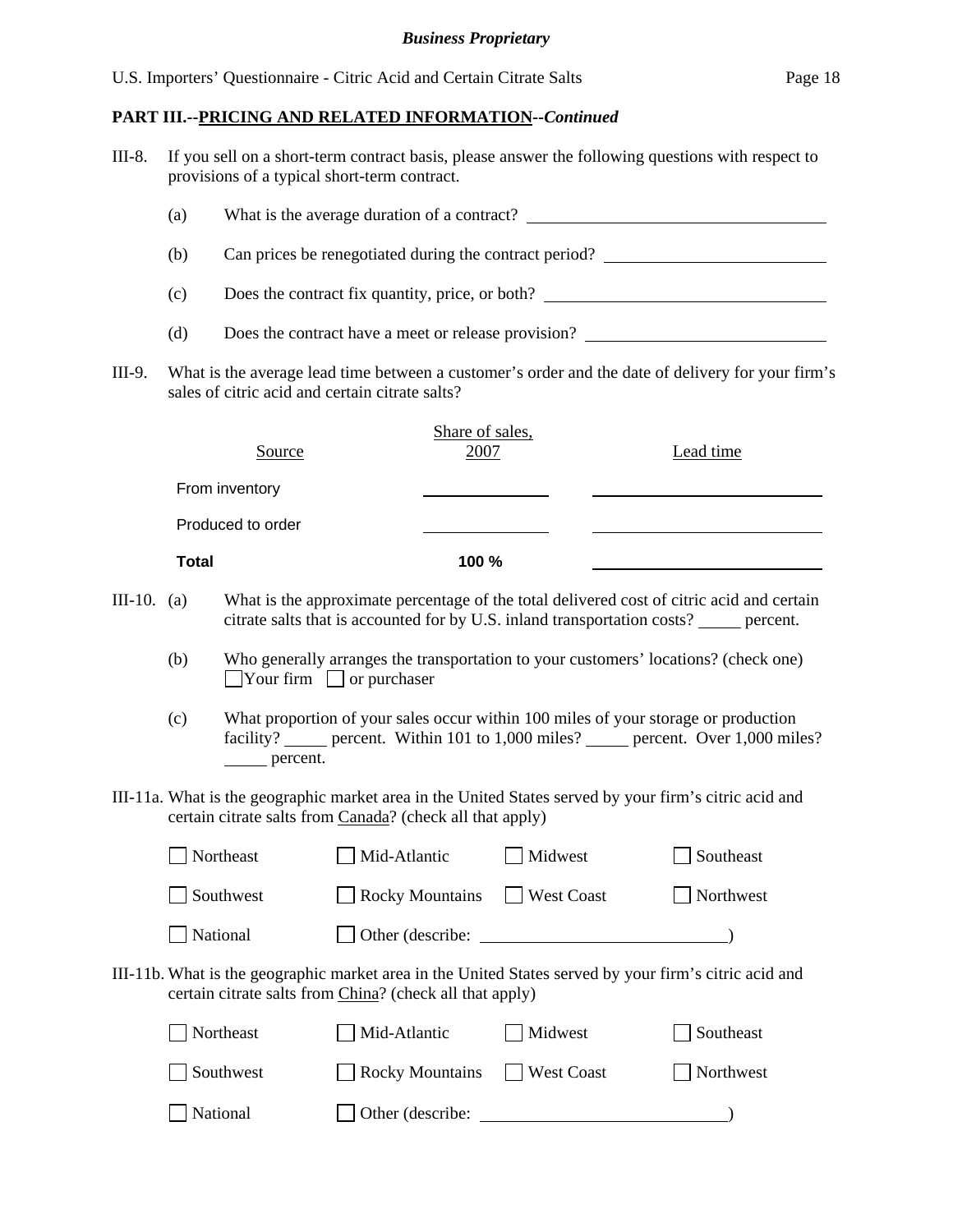III-12. Describe the end uses of the citric acid and certain citrate salts that you import from Canada and China. For each end-use product, what percentage of the total cost is accounted for by citric acid and certain citrate salts?

|             | End use |                | Share of total cost (percent)                                                                                                                                                                                                                                                                               |
|-------------|---------|----------------|-------------------------------------------------------------------------------------------------------------------------------------------------------------------------------------------------------------------------------------------------------------------------------------------------------------|
|             |         |                |                                                                                                                                                                                                                                                                                                             |
| III-13. (a) |         |                | Can other products be substituted for citric acid and certain citrate salts?                                                                                                                                                                                                                                |
|             |         | $\Box$ No      | □ Yes--Please list these substitute products in order of importance.                                                                                                                                                                                                                                        |
|             |         | (i)            |                                                                                                                                                                                                                                                                                                             |
|             |         | (ii)           |                                                                                                                                                                                                                                                                                                             |
|             |         | (iii)          |                                                                                                                                                                                                                                                                                                             |
| (b)         |         |                | For each possible substitute product, please give examples of applications and end uses<br>for which they are substitutes.                                                                                                                                                                                  |
|             |         |                |                                                                                                                                                                                                                                                                                                             |
|             |         |                |                                                                                                                                                                                                                                                                                                             |
|             | (c)     | citrate salts? | Have changes in the prices of these products affected the price for citric acid and certain                                                                                                                                                                                                                 |
|             |         | $\Box$ No      | $\Box$ Yes--To what degree do changes in their prices affect the price for<br>citric acid and certain citrate salts? Does this effect have a time lag? If<br>so, how long is the time lag for each substitute product? Does this vary<br>by type of citric acid and certain citrate salts or final end use? |
|             |         |                |                                                                                                                                                                                                                                                                                                             |
|             |         |                |                                                                                                                                                                                                                                                                                                             |
|             |         |                |                                                                                                                                                                                                                                                                                                             |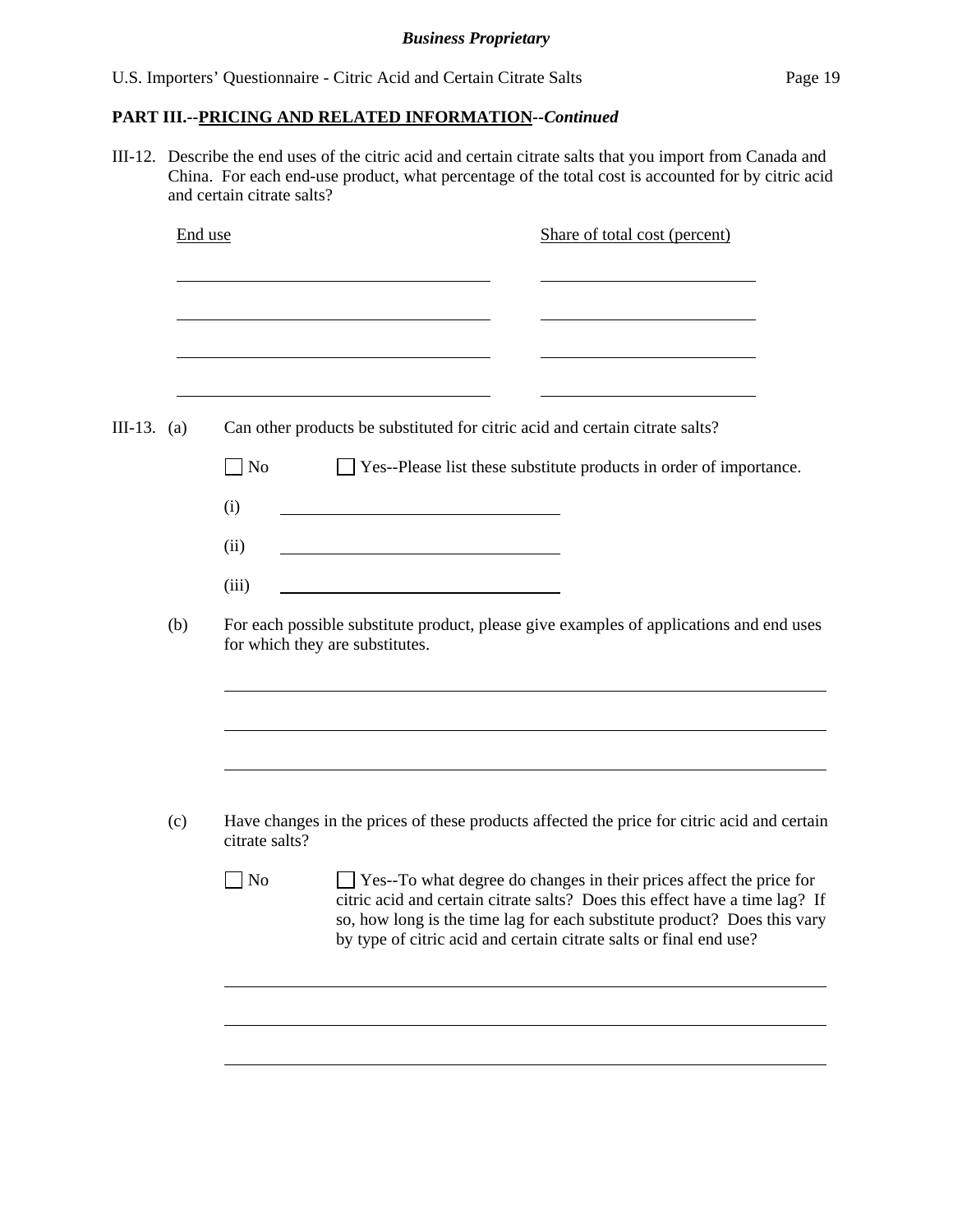#### *Business Proprietary*

## **PART III.--PRICING AND RELATED INFORMATION***--Continued*

III-14. How has the demand within the United States (and outside the United States if known) for citric acid and certain citrate salts changed since January 1, 2005? What principal factors affect changes in demand?

| Increase                                                                                                                                             | No Change<br>Decrease                                                                                                                                                     |  |  |  |  |
|------------------------------------------------------------------------------------------------------------------------------------------------------|---------------------------------------------------------------------------------------------------------------------------------------------------------------------------|--|--|--|--|
|                                                                                                                                                      |                                                                                                                                                                           |  |  |  |  |
|                                                                                                                                                      |                                                                                                                                                                           |  |  |  |  |
|                                                                                                                                                      |                                                                                                                                                                           |  |  |  |  |
|                                                                                                                                                      |                                                                                                                                                                           |  |  |  |  |
|                                                                                                                                                      |                                                                                                                                                                           |  |  |  |  |
|                                                                                                                                                      |                                                                                                                                                                           |  |  |  |  |
| III-15. Have there been any significant changes in the product range or marketing of citric acid and<br>certain citrate salts since January 1, 2005? |                                                                                                                                                                           |  |  |  |  |
| $\Box$ No                                                                                                                                            | Yes-- Please describe.                                                                                                                                                    |  |  |  |  |
|                                                                                                                                                      |                                                                                                                                                                           |  |  |  |  |
|                                                                                                                                                      |                                                                                                                                                                           |  |  |  |  |
|                                                                                                                                                      |                                                                                                                                                                           |  |  |  |  |
|                                                                                                                                                      |                                                                                                                                                                           |  |  |  |  |
| III-16. Does your firm sell citric acid and certain citrate salts over the internet?                                                                 |                                                                                                                                                                           |  |  |  |  |
| N <sub>o</sub>                                                                                                                                       | Yes-- Please describe, noting the estimated percentage of your firm's total<br>sales of citric acid and certain citrate salts in 2007 accounted for by internet<br>sales. |  |  |  |  |
|                                                                                                                                                      |                                                                                                                                                                           |  |  |  |  |
|                                                                                                                                                      |                                                                                                                                                                           |  |  |  |  |
|                                                                                                                                                      |                                                                                                                                                                           |  |  |  |  |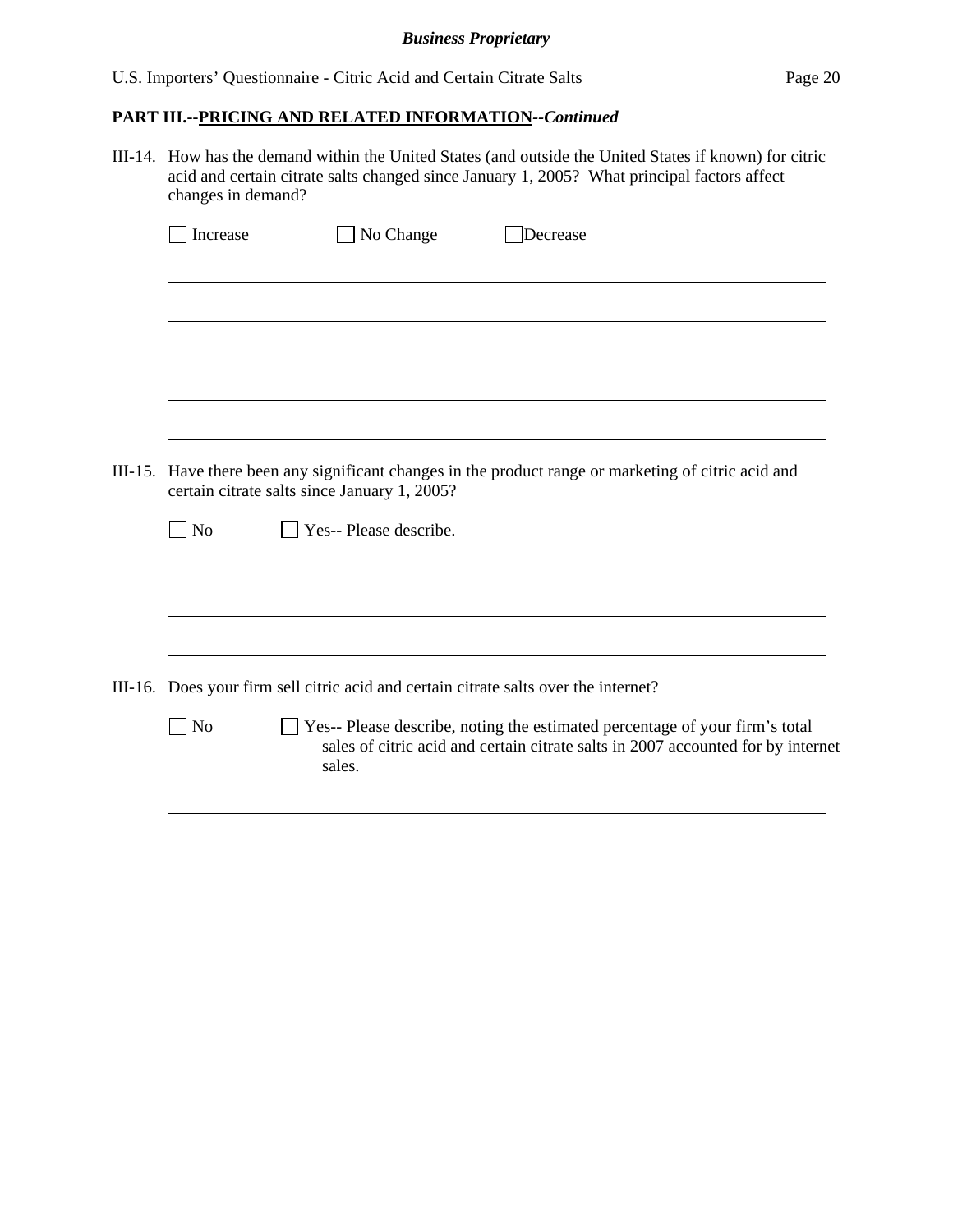III-17. Are citric acid and certain citrate salts produced in the United States and in other countries interchangeable (*i.e.*, can they physically be used in the same applications)? Please indicate below, using "A" to indicate that the products from a specified country-pair are always interchangeable, "F" to indicate that the products are frequently interchangeable, "S" to indicate that the products are sometimes interchangeable, "N" to indicate that the products are never interchangeable, and "0" to indicate no familiarity with products from a specified country-pair.<sup>1</sup>

| Country-pair                                                                                                                                                                                    | <b>United States</b> | Canada | China | Other countries |  |  |  |
|-------------------------------------------------------------------------------------------------------------------------------------------------------------------------------------------------|----------------------|--------|-------|-----------------|--|--|--|
| <b>United States</b>                                                                                                                                                                            |                      |        |       |                 |  |  |  |
| Canada                                                                                                                                                                                          |                      |        |       |                 |  |  |  |
| China                                                                                                                                                                                           |                      |        |       |                 |  |  |  |
| $1$ For any country-pair producing citric acid and certain citrate salts which is sometimes or never<br>interchangeable, please explain the factors that limit or preclude interchangeable use: |                      |        |       |                 |  |  |  |
|                                                                                                                                                                                                 |                      |        |       |                 |  |  |  |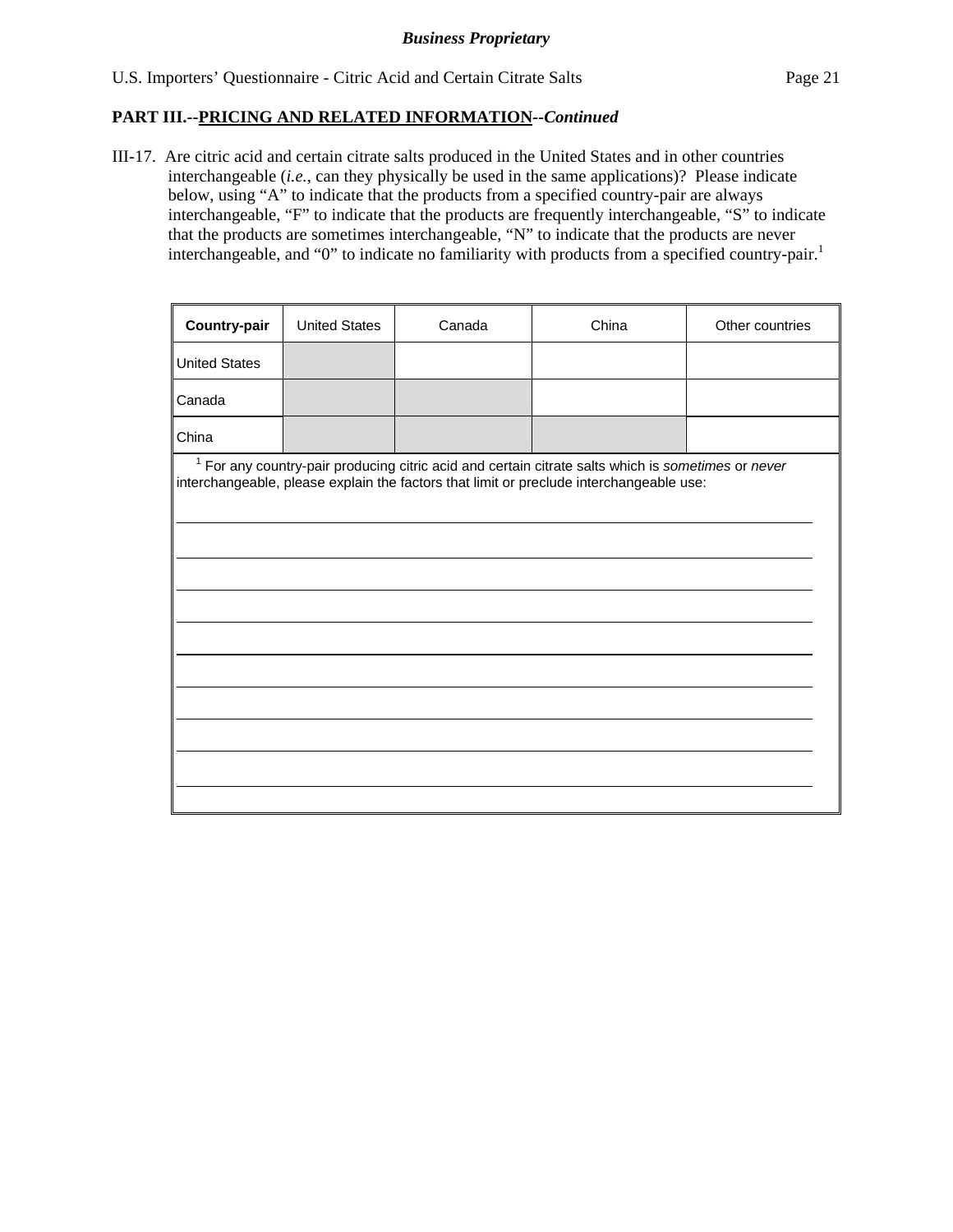III-18. Are differences other than price (*i.e.*, quality, availability, transportation network, product range, technical support, *etc.*) between citric acid and certain citrate salts produced in the United States and in other countries a significant factor in your firm's sales of the products? Please indicate below, using "A" to indicate that such differences are always significant, "F" to indicate that such differences are frequently significant, "S" to indicate that such differences are sometimes significant, "N" to indicate that such differences are never significant, and "0" to indicate no familiarity with products from a specified country-pair.<sup>1</sup>

| <b>Country-pair</b>                                                                                                                                                                                                                                                           | <b>United States</b> | Canada | China | Other countries |  |  |  |
|-------------------------------------------------------------------------------------------------------------------------------------------------------------------------------------------------------------------------------------------------------------------------------|----------------------|--------|-------|-----------------|--|--|--|
| <b>United States</b>                                                                                                                                                                                                                                                          |                      |        |       |                 |  |  |  |
| Canada                                                                                                                                                                                                                                                                        |                      |        |       |                 |  |  |  |
| China                                                                                                                                                                                                                                                                         |                      |        |       |                 |  |  |  |
| $1$ For any country-pair for which factors other than price always or frequently are a significant factor in<br>your firm's sales of citric acid and certain citrate salts, identify the country-pair and report the advantages<br>or disadvantages imparted by such factors: |                      |        |       |                 |  |  |  |
|                                                                                                                                                                                                                                                                               |                      |        |       |                 |  |  |  |